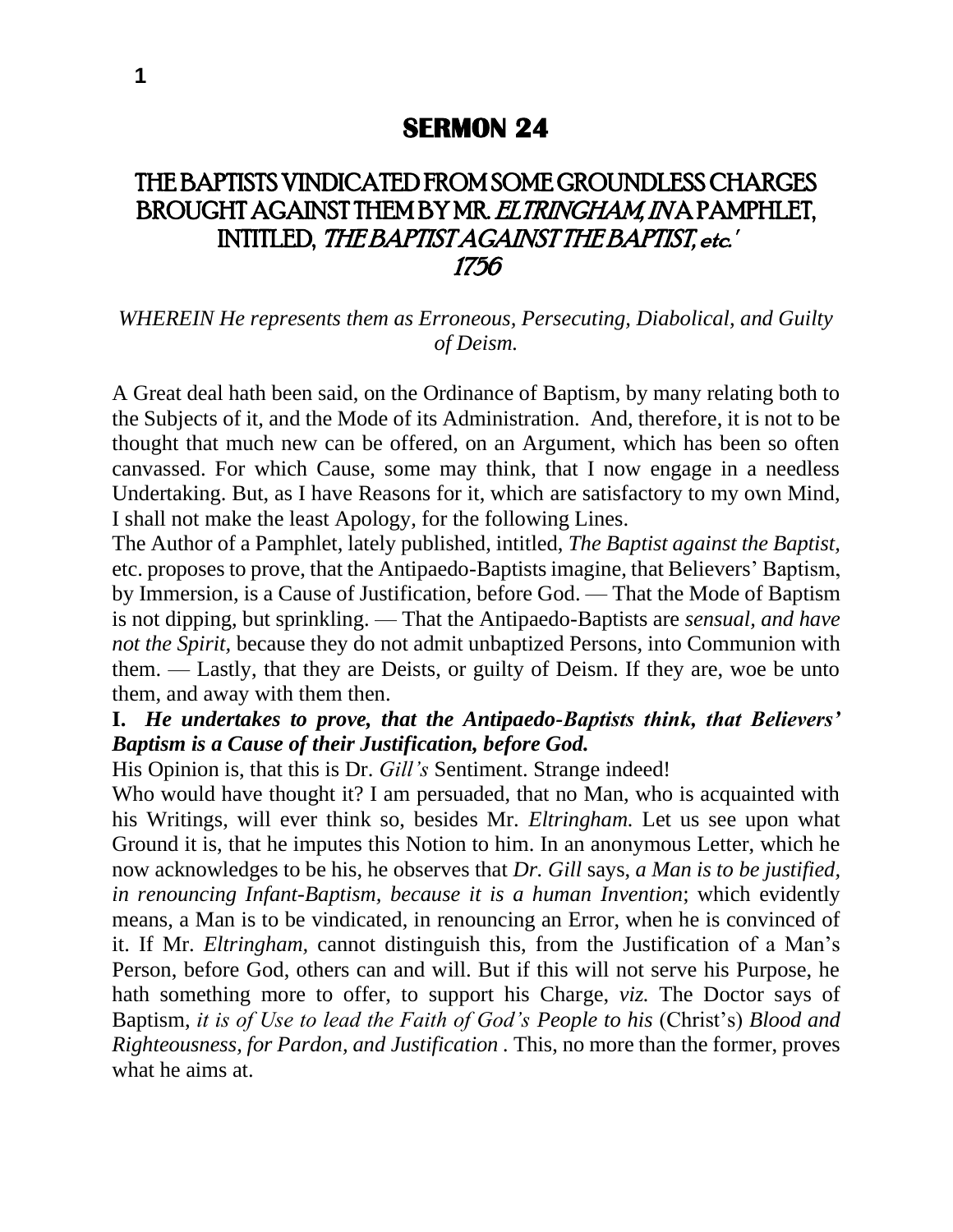I will not multiply Words, on a Matter, which is so plain, that no intelligent and attentive Person can mistake upon it, however this Writer came so grossly to mistake herein. The Spirit leads, or directs the Saints efficiently; Ministers direct them instrumentally; and evangelical Institutions, as Means appointed, by Christ, unto that important End, lead, or direct Believers to look unto his Blood and Righteousness, for Pardon, and Justification. That is the Cause of Justification, to which the Believer looks, not that by which he is directed to the Act of looking, which is most easy to be conceived of. I shall only observe that Mr. *Eltringham,* through Inadvertency, does *infinite Dishonor* to the Blessed Spirit, in calling him *a Mean in conjunction*  with the Word. The Holy Spirit is not a Mean in conjunction with the Word; but an efficient Cause, working by the Word. As the Charge of this Error upon us, is without Foundation, it is needlers to consider the Arguments, which are brought, to confute it. I therefore pass to another very *severe* Charge, which he exhibits against us.

**II.** *He says that we are sensual, and have not the Spirit, because we do not admit those who differ from us, in the Point of Baptism, into Communion.* This *extremely harsh* Censure affects only a Part of the Baptists: For some of them, receive such into Fellowship, who are not of their Sentiments, in this Particular. Mr. *Eltringham*  is a Member of such a Congregation of Baptists. And, as to those who are not of this Latitude, if they are mistaken in their Apprehensions, I hope they are not sensual and destitute of the Spirit of God. It is great Un-charitableness, to think, merely on this Account, that they are *Mockers, and such as walk after their own ungodly Lusts.* Persons of that Sort only, the Apostle *Jude* intends. This Writer thinks himself unkindly treated, because he hath been charged with Ignorance, Stupidity, etc. But far greater Severity he uses interpretatively, though not intentionally, towards others, who differ from him. A Man may be weak in his Intellects, and, in the Manner of his Arguing, discover much Ignorance, Stupidity, etc. and yet be a real Christian: But *Mockers,* and such as *walk after their own ungodly Lusts, who are sensual, and have not the Spirit,* they must be utter Strangers to true Christianity. I cannot allow myself to think, that this was his real Intention; but he applies the Apostle's Words, which are plainly expressive of a State of Unregeneracy, unto regenerate Persons, because he is of Opinion, that they have not the Mind of the Spirit, in that Thing, whereof he treats, which if true, they have the Spirit, though not the Mind of the Spirit, in that particular Point. Perhaps, Mr. *Eltringham* himself may not have the Mind of the Spirit, in everything, which he holds; but because he is mistaken, in something, and hath not the Mind of the Spirit in all Things, which he believes, it would be *extremely wrong,* on that Account, to say, that he is sensual, and hath not the Spirit. That would be a *sad* Misapplication of the Apostle's Words; whereof he will do well to think.

He presents us with a View of Mr. *Bunyan's* Reasons against making Baptism, a Term of Communion. It must be allowed, that he was a Person of an *extraordinary*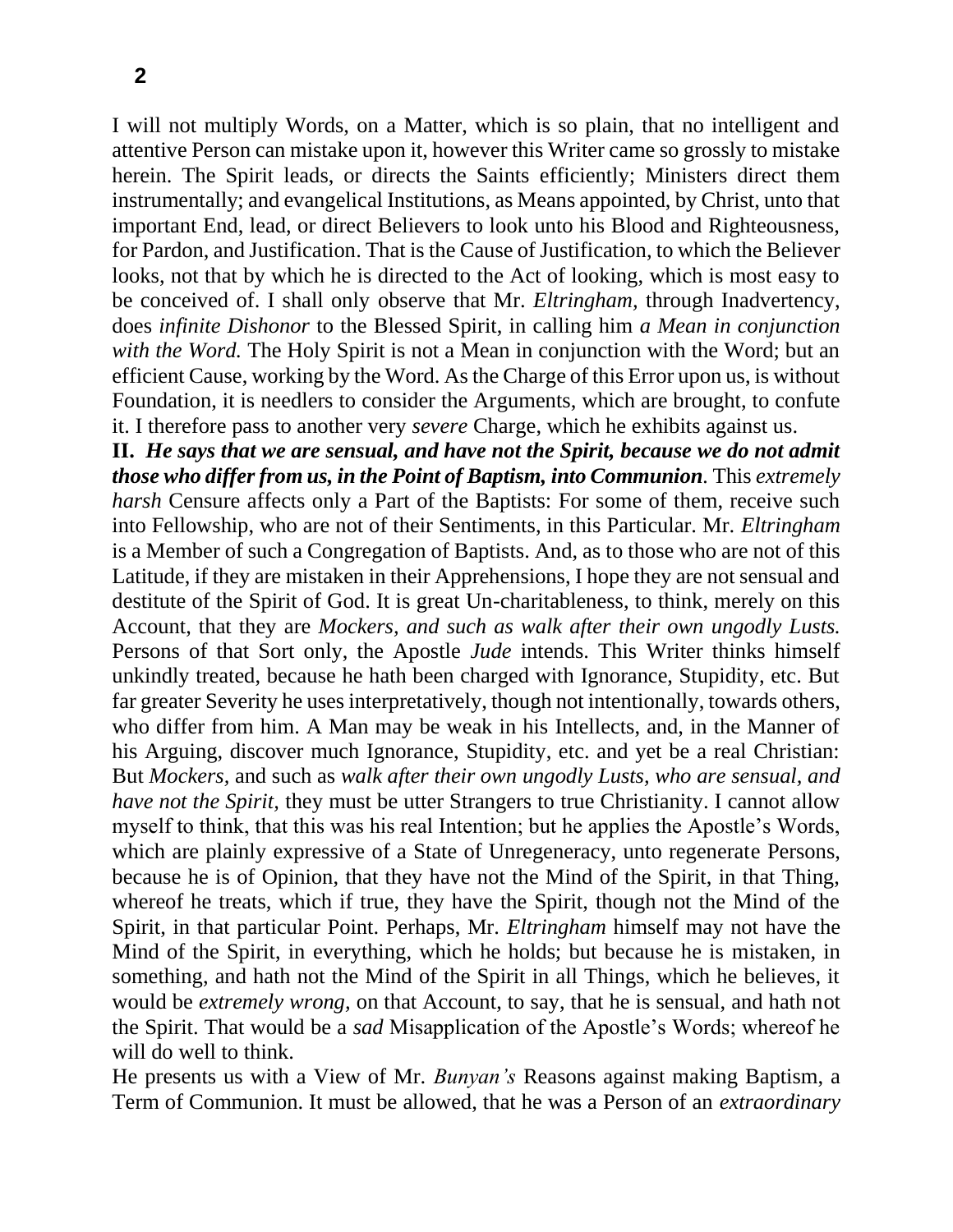Genius, had *a curious* Invention, *great* Grace, and a *large Stock* of spiritual Experience; all which, his various Works abundantly terrify. But it is no Detraction from his real Worth, to say, that he was not *eminently* qualified for *polemical*  Writing. I cannot but confess, that I think, there is no Disagreement, between the strict Baptists, and others, who differ from them, respecting the Subject and Mode of Baptism, in this Matter; for both make Baptism a Term of Communion. In that they are fully agreed.

Their Difference lies wholly in this: The Baptists, apprehend, that Infant-Baptism is not agreeable, to the Institution of Christ, and, therefore, is invalid. Other Christians think that the Baptism of Infants, is Christ's Appointment, and, therefore, valid. The latter may admit such into Communion with them, who have been baptized in their Infancy, consistently, with their Opinion, of the Necessity of Baptism, in order to Church-Communion. But the former cannot, because they esteem Infant- Baptism invalid. And, consequently, they ought not to be censured by their Brethren, who agree with them, that Baptism is necessary in order to Church-Fellowship, for denying Communion to those, who will not submit to Baptism, when adult, because they are of Opinion, that Baptism in Infancy is invalid. Their Brethren would act as they do, if they thought Baptism in Infancy invalid. For what Reason, therefore, they should be represented as uncharitable, *etc.* I cannot apprehend, at least by those, who think, that Baptism ought to be a Term of Communion.

Their Mistake can only be this, even in the Opinion of their Brethren, that Infant-Baptism is invalid, and not that Baptism ought to be a Term of Christian Communion: For that is also their Sentiment. Mr. *Bunyan's* Arguments, if they prove anything, it is this: That Baptism, infant, or adult, ought not to be made a Term of Communion: Or, that Believers, *as such,* ought to be received by a Christian Church, although they were not baptized, in their Infancy, nor are willing to submit to Baptism, upon their Conversion; which cannot be pleasing, either to Paedo-Baptists, or Antipaedo-Baptists, who think, that Baptism is prerequisite to Christian Communion. If *Saints, as Saints,* are to be received, into, Christian Churches, for which *Mr. Bunyan* pleads, then it is not requisite, in order to their Admission, that they should have been baptized in their Infancy, or when adult, upon a Profession of their Faith. And, indeed, this is the true State of the Care, relating to Communion, *mixt,* or *strict, viz.*

Whether Persons for, and against Baptism, infant, and adult, may lawfully unite in Christian Fellowship; and not whether such as are for Baptism, in Infancy, and those, who are for Baptism, upon a Profession of Faith, may incorporate together, as a Church. Those of the Paedo-Baptists, who will deny this, are no more for Communion with *Saints, as Saints,* than the Antipaedo-Baptists are, who cannot admit such into their Communion, that have had no other than infant Baptism, because they think that invalid. That Person who will not join in Christian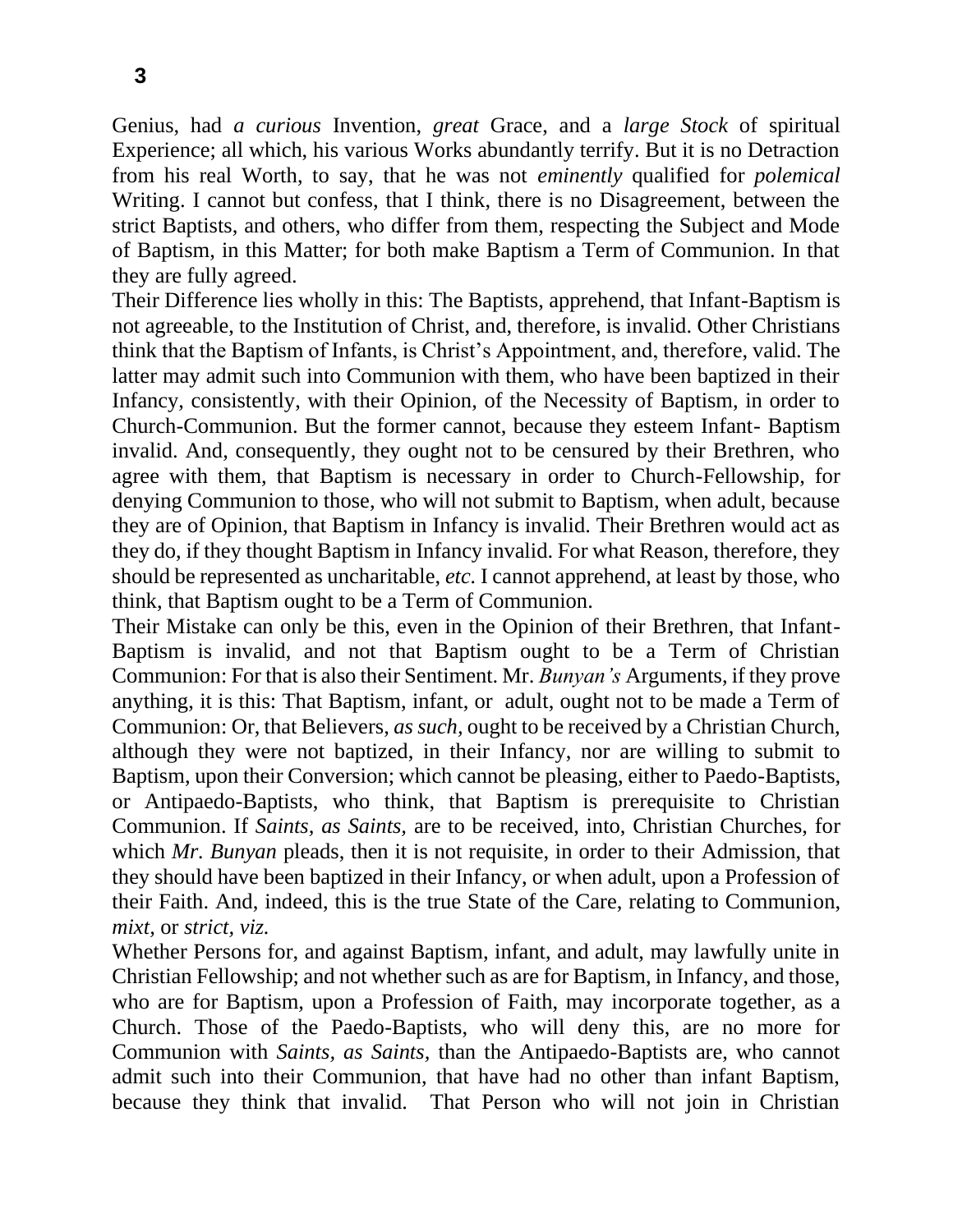Communion, with a Believer, who hath not been baptized at all, may pretend, that he is for: having Fellowship with *Saints, as Saints*; but his Practice contradicts that Pretense, for he requires something more than true Grace, in order to it, *viz*. Baptism, either infant, or adult.

A due Consideration of these Things will be sufficient, to prevent an angry Resentment, in unprejudiced Minds, against the Baptists, who cannot join in Christian Communion, with Persons, who have had only infant Baptism, which in their Account is invalid. This Matter hath been improved very much, by many, to their Disadvantage. On account hereof they have been represented, as *narrow, straight-laced,* and *uncharitable,* and as thinking themselves more holy than other Christians: With what Justice it is not difficult to determine. Those, who thus censure them, think, as they do, that Baptism is necessary to Christian Communion, and, therefore, they cannot justly blame them for that. If they are blamable at all, it is for this, *viz.* thinking that Infant-Baptism is invalid: And as to that, they apprehend, that they are very excusable, because Infant-Baptism, in their Opinion, is destitute of scriptural Proof, and is no Institution of Christ.

If our Author hath been *uncivilly* treated, by some of the Baptists, he is, at least, equally revere, in censuring them: For he says, they are *persecuting* and *devilish.*  And he supposes them to be inconsistent, because some of them think, that Baptism ought to be a Term of Communion, and others of them think differently, and, therefore, admit such into Communion with them, who have not submitted to Baptism, upon a Profession of Faith. Herein they are not inconsistent, as Baptists, for they are agreed fully, respecting both the Mode, and Subject of Baptism. Their Difference lies altogether in this: Some of them think, that Baptism ought to be a Term of Communion, and others of them think it ought not. How this Difference proves, that they are inconsistent, as Baptists, it is beyond the Power of my Understanding, to conceive. Inconsistency may, I think, be justly objected to those of the Paedo-Baptists, who suppose, that Baptism is an initiating Ordinance, into a visible congregational Church, and, yet, do not admit many, who are by Baptism initiated, into the Church, unto a Participation of its Privileges, as a Church. In what Manner such can clear themselves of Inconsistency, who say, that Infants are initiated into the Church, by Baptism, and yet deny them a Participation of the Privileges, wherewith the Church is invested, into which they are initiated, I cannot tell, If they shall say, that they are not qualified, to partake of those Privileges; I would ask, Why then are they initiated into the Church? Can it be the Mind of Christ, that such should be initiated into his Church, who are unfit to partake of those Privileges, which he hath granted unto the Church? This seems to me wholly improbable. I think this is such a Difficulty, as can no other Way be solved, than by denying, that Baptism is an Ordinance of Initiation, into the Church: And, yet, I am persuaded, that very few, if any, of the Paedo- Baptists, will deny this. Let it be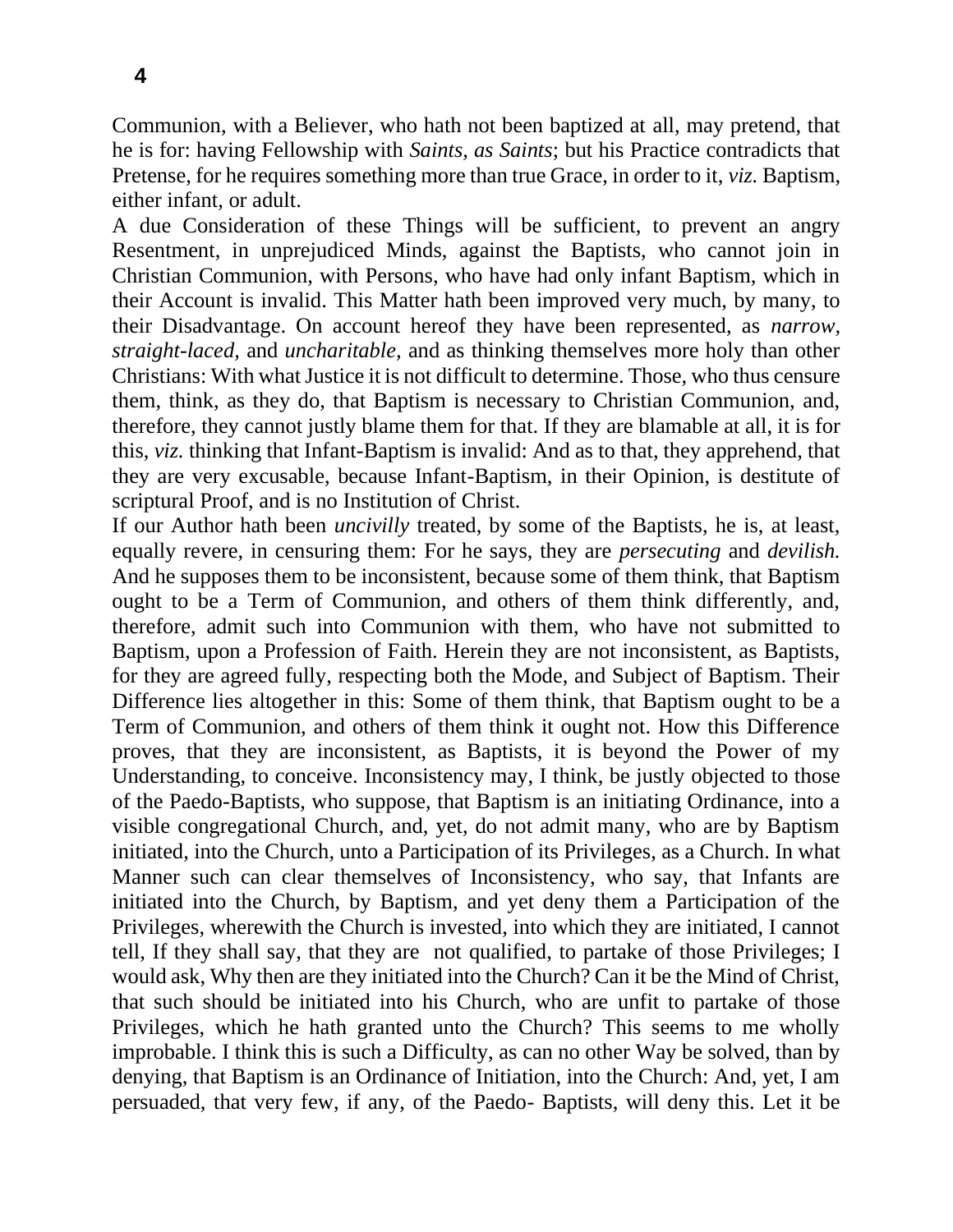proved to the *strict* Baptists, that Baptism is not an initiating Ordinance, into the Church, and I dare say, that they will quickly prevent all Occasion of those severe Censures, which are passed upon them, by admitting those to Communion, who are not of their Sentiments, in the Point of Baptism. And this may be expected to be done, by the Paedo-Baptists, for their own Sakes; because they do not allow a large Number of such to partake of Church-Privilege, who, they think, are regularly baptized. How that can be reconciled, with their initiating them into the Church, by Baptism, for my Part, I cannot conceive.

The *strict* Baptists are uniform, in their Sentiments, and Practice: For, as they think, that Baptism ought to be a Term of Communion, and that it is an initiating Ordinance, into the Church, they admit all who are initiated into the Church, unto a Participation of its Privileges. But the Paedo-Baptists, though, they think, that Baptism ought to be a Term of Communion, and that it is an initiating Ordinance, into the Church, yet they do not admit a Multitude, of those, who by Baptism are initiated into the Church, unto a Participation or its Privileges. This is a Fact too notorious to be denied. They initiate Infants, into the Church, by Baptism, and when they have so done, will not allow them to partake of any Church-Privilege. What Uniformity, therefore, is there, in their Sentiments, and Practice? None, as I think, in this Particular.

**III.** *He charges us with the dreadful Guilt of Deism, because we say, that Infant-Baptism, or sprinkling Infants, in the Name of the Father, and of the Son, and of the Holy Ghost, is a human Invention.* In his Account this is Deism, because he thinks, that the Infants of the Levites were to be sprinkled, by virtue of a Divine Command. I should not use more than two or three Words, on this Subject, were it not, that I am willing to convince him, of the great Impropriety of his Reasoning on it, if that is possible. We grant, that a Command was given, to sprinkle some of the Levites, with the Water of Purification, but we deny, that they were to be sprinkled in the Name of the Father, and of the Son, and of the Holy Ghost, which is essential to Christian Baptism: Neither dipping into, nor sprinkling with Water, without that, is Christian Baptism. And, therefore, we do not deny Revealed Religion, when we affirm, that baptizing Infants is a human Invention: For, that Sprinkling was not Christian Baptism; even on this Supposition, that sprinkling is the proper Mode of the Administration, of that Ordinance; for, the *Form* of Christian Baptism was wanting therein; which *Form,* as I have before said, is *essential* to it. Nor is *Immersion,* into Water, or *sprinkling* with it, Christian Baptism, without that *Form, viz.*

The solemn Pronunciation of the Names of the Divine Persons, in the Administration of it. Besides, Mr. *Eltringham* should have considered, that this was only a Command to sprinkle the Males of the Levites, and not the *Females*: And, therefore, he hath no Command to sprinkle, or baptize female Infants, unless he can produce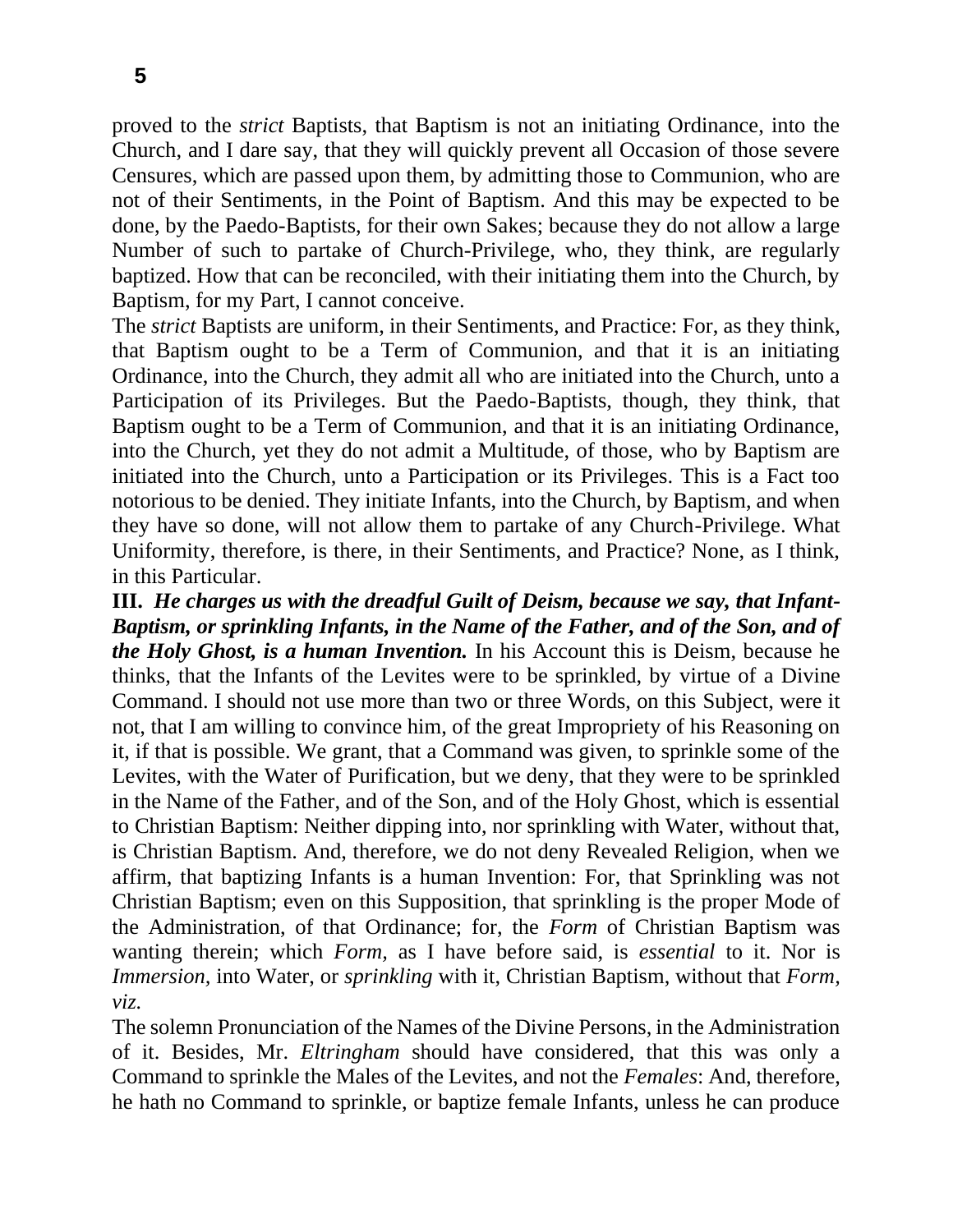some other. This is none, Why, then, does he plead for the Sprinkling of female Infants? He tells us, that we fulfil *Unrighteousness, or Sin, in dipping Persons*, when we baptize them, because we have no Command for so doing; and that we act as *Nadab* and *Abihu* did, in offering *strange Fire* to the Lord. Now let him, either produce a Command for sprinkling. female Infants, or acknowledge, that he Is guilty of that *dreadful* Sin, which he charges us with, and acts just as *Nadab* and *Abihu*  acted, when he sprinkles female Infants. I am sure, that the Males of the Levites only, were commanded to be sprinkled. He will do well, when he engages in Controversy again, to reason with more Caution, perhaps he may, upon a close Review of what he hath wrote, be convinced, that Controversy is more entangling than he once apprehended it to be. Farther, I *flatly* deny, that a Command was given to sprinkle the male Infants of the Levites. God required them, *from a Month old and upward,* to be numbered, with the Adult, even *all the Males* (Numbers 3:15.); and their Number was *twenty and two Thousand, and Threescore and Thirteen* (Numbers 3:43.). Another Command was given to number the male Levites, *from thirty Years old and upward, even unto fifty,* who were to be Assistants to the Priests, in the Service of the Tabernacle: Their Number was *eight Thousand fve Hundred and Fourscore* (Numbers 4:47, 48.). This Number, and this Number only, and not the twenty and two Thousand, etc. wherein the male Infants were included, were to be sprinkled with the Water of Purification, by which, and other Rites, they were cleansed, and devoted to sacred Service, as Assistants unto the Priests. Infants of a Month old, and upward, would have been *but very feeble* Assistants to the Priests, in the Discharge of their Work.

The Command to sprinkle the Levites, respected only such of them as were *thirty Years old and upward,* not the male Infants of that Tribe (Numbers 8:22.). Notwithstanding it was more than a Year, since this Writer, in his anonymous Letter, published this great Mistake, he had not discovered it, when he published this Pamphlet, which is an Evidence, that he had not read the Writings of *Moses,* with that Care and Attention which he ought, though he professes to have, and I believe he hath, a great Veneration for them; for, of his real Piety I have no Doubt. Upon the whole, I think, that we may be fairly acquitted of the Guilt of Deism, or of denying Revealed Religion, though we continue to insist upon it, that Infant-sprinkling is a human Invention, unless Mr. *Eltringham* can produce some other Command to defend that Practice; for, here is no such Command, I am confident. It is very kind in him to express a Desire, that we may be convinced, and repent of that dreadful Sin, which he imputes to us, *without going to Hell.* But I must tell him, that we have no Hope of Repentance there, for, we do not take *Hell* to be *Purgatory.* Whether one, who writes in this Manner, is qualified to engage in Controversy, I will not say, but refer it to the Determination of the Reader.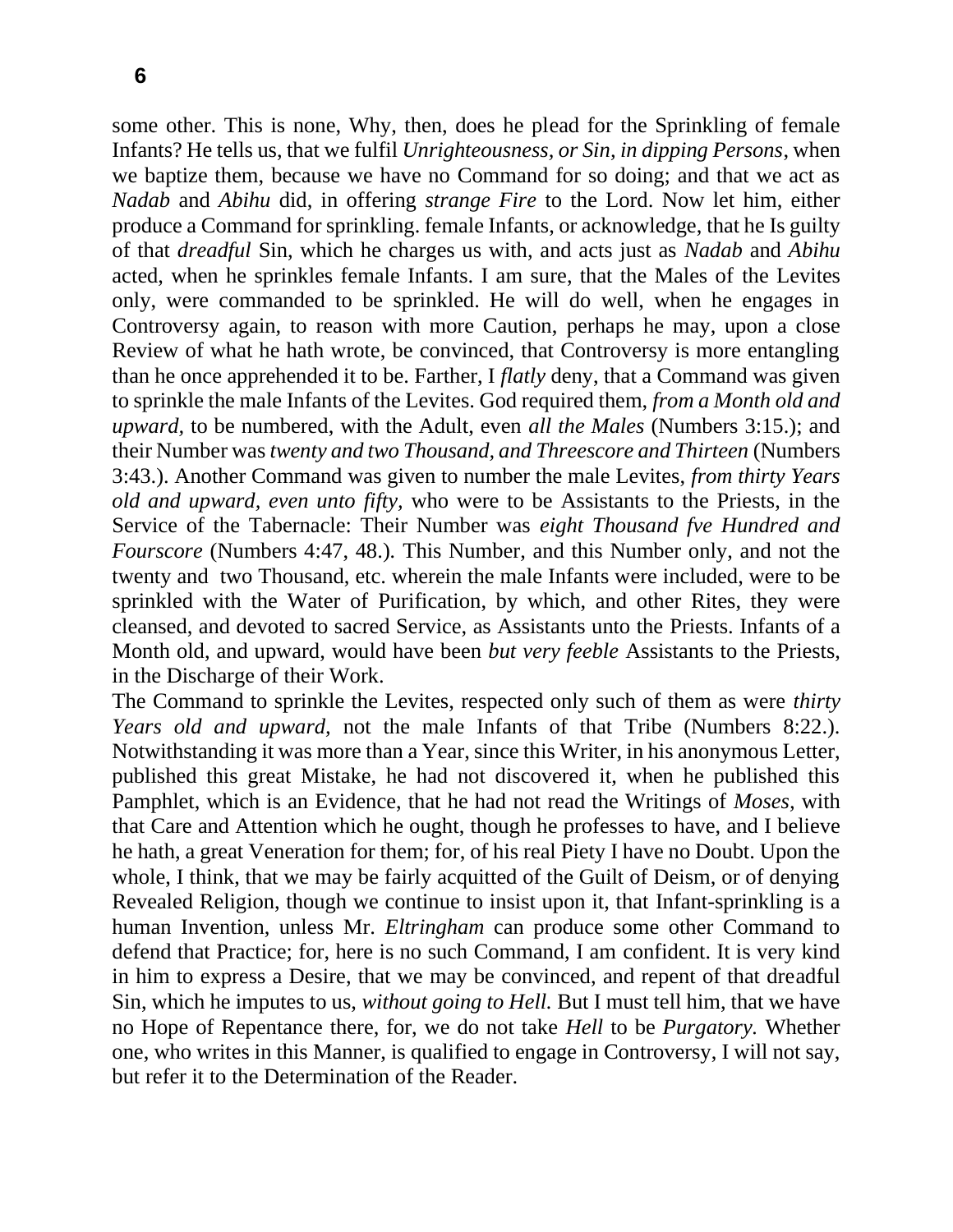**IV.** *This Author asserts, that we are under the Sinai Covenant. If any,* says he, *should ask me, if we be now under the same Covenant that was delivered or manifested at Horeb? I answer, yes, the very identical Covenant, only differently administered.* I imagine but very few, if any, will assent to this. It is, so far as I know, universally agreed, among Christians, that, that Covenant, is become *rid,* and *vanished*: And, I am sure, if they are mistaken, in this Matter, the Author of the Epistle to the *Hebrews,* hath led them into this Mistake, by an express Assertion of it. In my Opinion, a thorough Consideration, of the Nature of that Covenant, may be of *singular* Use to clear up some Points, in Divinity, as well as, serve to let the Subject we are upon, in a proper Light; and, therefore, I will endeavor to explain it, in as full and perspicuous a Manner, as my narrow Limits will allow. And, **1.** The whole Body of the *Jews* were taken into that Covenant, regenerate, and unregenerate, even all that were redeemed out of *Egypt,* and the Seed of both, without the least Distinction, or Difference: *I am the Lord thy God which have brought thee out of the Land of* Egypt, *out of the House of Bondage* (Exodus 20:1.). The Lord declares himself to be a God to all the *Israelites,* who were the Subjects of this temporal Redemption, to the *graceless* of them, as well as to those, who were *gracious* among them. This Covenant was made with *the Captains of their Tribes, their Elders, and Officers, even all the Men of* Israel, *their little ones, their Wives, the Stranger that was in their Camp,* etc. and with their *Posterity,* who were not *present,* as well as with themselves, who were *presen*t (Deuteronomy 29:10, 11, 12, 13, 14.). It is most clear, therefore, that the unregenerate Part of the *Jews,* were taken into this Covenant, no less than the regenerate among them, and the *Seed of both.* The *Elect,* by virtue of this Declaration, and Covenant, could not claim a further Interest in God, or a Right to superior Advantages, either for *themselves,* or their *Seed,* than the *Non-Elect*  might claim for *themselves,* and their *Seed,* by virtue thereof. **2.** The Lord, acting in the Character of God to them, required such Obedience from them, as his infinite Perfections, and their absolute Dependence on him, as his Creatures, made it necessary for them to yield unto his holy Will. And, therefore, **3.** He published, in their Hearing, the Covenant of *Works,* with very *awful* and *tremendous* Signs of his infinite Majesty, which struck them with *Amazement* and *Terror*: Whereupon the People *removed and stood afar off, and said unto* Moses, *Speak thou with us, and we will hear*; *but let not God speak with us, lest we die* (Exodus 20:18, 19.).

**4.** God took upon himself, the Person, or Character of a King and Ruler over them, as a Nation: And, therefore, their political State is rightly called a *Theocracy.* And the Laws, which he gave them, were most excellent; calculated to promote his Glory, and their Good, as a Nation. They are usually distinguished into three Sorts, *viz. moral, political,* and *ceremonial.*

**(1.)** *Moral* the Laws of this Sort, were summarily comprehended, in the Command to love God, and in the Command to love their Neighbour: Hence our Lord says, *On*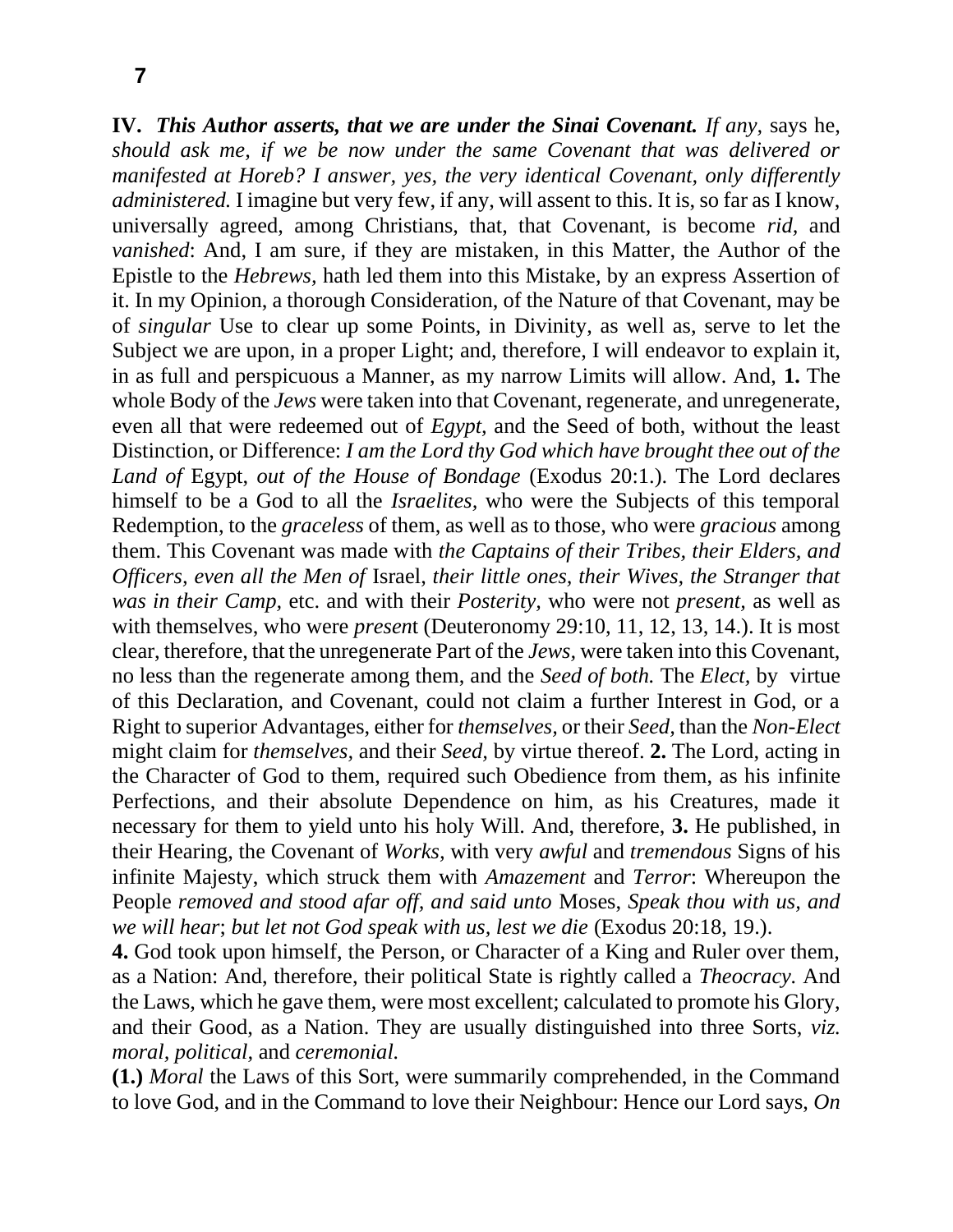*these two Commandments, hang all the Law, and the Prophets* (Matthew 22:40.): And for this Reason, the Apostle says, that *Love is the Fulfilling of the Law* (Romans 13:10.). By the Publication of this Law, the People were taught, that *perfect* Love to God, and their Neighbor, and those Acts of reverential Obedience, which flow from Love to the Lord, and those Acts of Benevolence, as well as of Justice, which spring from Love to our Neighbor, that their Relation to God and one another, rendered *meet* and *ft.* (2.) An excellent System of *political* Laws were given to them, according to which, *every Transgression and Disobedience, received a just Recompence of Reward* (Hebrews 2:2.): But it is to be observed, that a Breach of the moral Law, as it respects the Heart, did not subject them to Penalty, *as Members of the State*: If that had been the Case, not a Man amongst them, would have enjoyed Life; for, every Individual of them was guilty, and worthy of Death, in that View. Besides, their Judges and Rulers, to whom the Execution of the penal Laws were referred, could not take Cognizance of *internal* Acts; only *external* Acts could fall under their Notice. The Lord, therefore, in governing them, as a *State,* took upon himself, and acted in the Person and Character, of an *external* Ruler: *And,* in the Exercise of Rule over them, as a Body politic, he proceeded towards them, as an *external* Governor, and not as the *Heart-searching God.* Hence all their penal Laws, respected *outward,*  and not *internal* Acts. Some Breaches of the moral Law, were made capital, and subjected the Offender to Death: As *Idolatry, Blasphemy, Murder,* etc. Some very *atrocious* Crimes were not capital: As *Perjury, and Uncleanness,* in one Instance. Every Transgression of the moral Law, both *internal* and *external,* subjected them to Death, before God, *as the Judge of all*; but not as an *external* Ruler of that People, as a *State,* and *Body politic.* This Distinction is necessary to be observed, in order to have a clear, and consistent idea, of the *Jewish* Oeconomy. **(3.)** A large Body of *ritual* Laws were prescribed, which respected Worship, in great Part: 1. Those Rites were *carnal Ordinances*: The Matter of them was *Flesh, viz.* Beasts offered in Sacrifice; and they had no farther Efficacy, than *sanctifying to the purifying of the Flesh*: None of them could *purge their Consciences from dead Works.* 2*. Carnal, unregenerate* Persons, were let apart to officiate in Divine Service. Perfection of *bodily Parts,* and *Freedom from any outward Blemish,* were required, as Qualifications, in their Priests; but *Holiness of Heart* was not (Leviticus 21:17, 18, 19, 20, 21.).

Such who were absolutely destitute of true Grace, might lawfully act in that *sacred*  Office, and perform all the Parts of religious Service, for the People. And what they did agreeable to Divine Appointment, as to the *Matter* of it, was approved of, by God, in that Character, wherein he appointed those Services, *viz*. that of an *external*  Ruler, though not as the *Heart-searching God, and Judge of all.* Faith was then necessary, as it is now; unto the Acceptation of religious Services, with the Lord, in that Character: But it was not, in the *former* Character; or in that of an *external*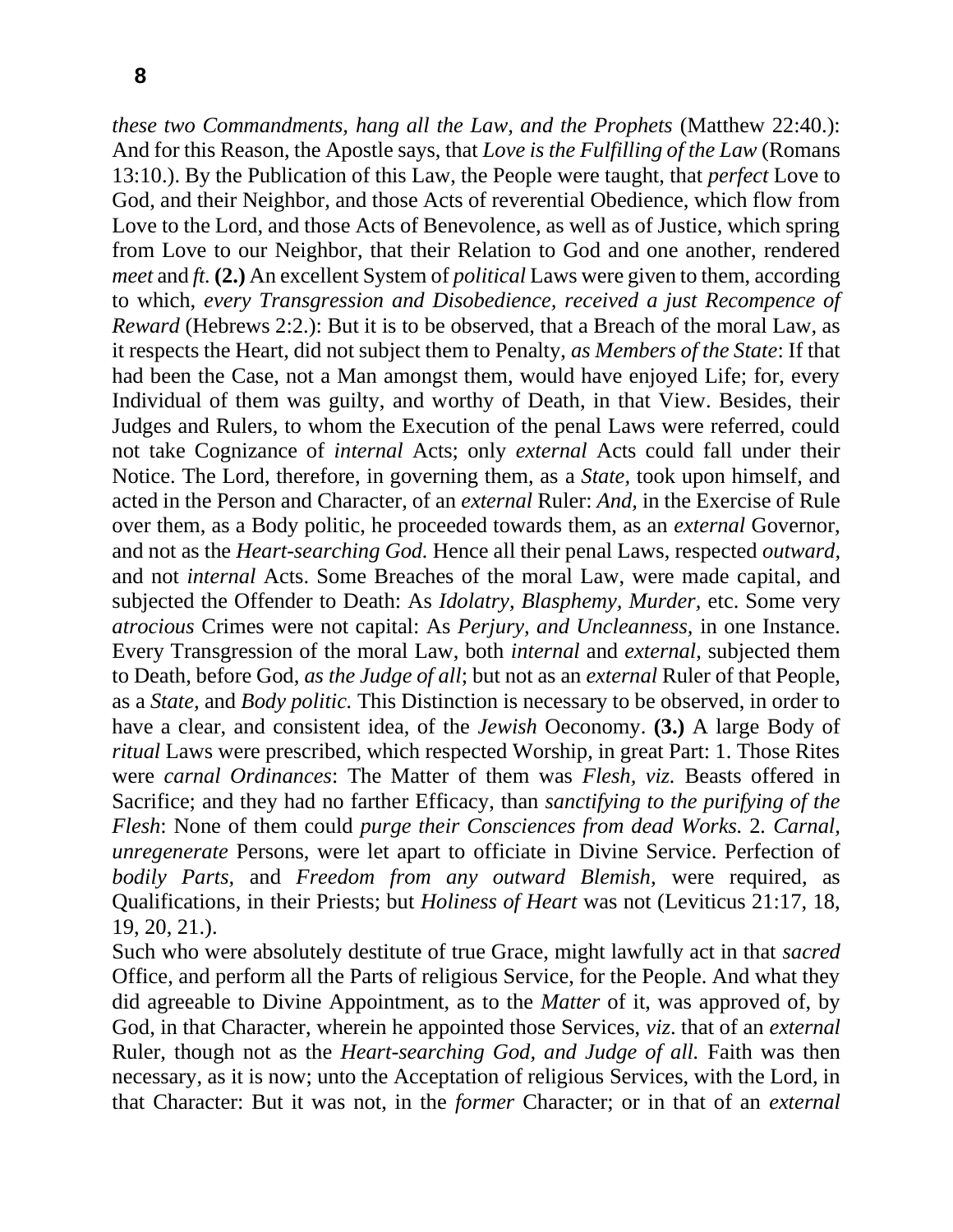Governor to that People. 3. *Carnal, graceless* Persons were admitted to engage in all Acts of religious Worship, which were required by the *levitical* Law: And their Compliance with; and Practice of, what was commanded, respecting Worship, by the Law of *Moses,* was accepted with God, in the Person, and Character, of an *external* Governor, though their Acts of Worship did not proceed from *spiritual Purity, and Holiness of Heart*: Yet they were not approved, by him, in the Character of the *Judge of all*, *and the Heart-searching God*; because not performed, in Faith, and from a Principle of Love. *Gracious* Persons did not enjoy any *external distinguishing* Privileges, from *graceless* ones, under the *mosaic Oeconomy.* The unholy among them had the very same Right, unto all external Privileges, as the most holy Persons had.

**5.** Temporal Blessings *only,* were promised, in this Covenant. None of its Promises rise higher, than this World. Nothing *greater,* and *more noble,* the *Jews* could claim, by virtue of this Covenant, than a safe and peaceable Enjoyment of the good Land (Exodus 20:12.). Neither *Grace,* in this World, nor *Glory and eternal Life,* in the next, were promised therein. Spiritual Pardon, Peace, Adoption, Justification, Regeneration, Grace, and the Perseverance In endless Fruition of God, as the God of all Grace, were not promised in this Covenant. In a Word, *no one Blessing, which springs from electing Love, and which properly belongs to the Covenant of Grace,*  was contained, in any of the Promises of the *Sinai-Covenant.* It was made by God, with that People, in the Person, and Character, of an *external* Governor, and, therein, he granted unto them, *only external Privileges and Favors. No one Benefit of a spiritual Kind, on the Foundation of that Covenant, could any of that People expect to receive from him.*

**6.** *Temporal Punishments only* were threatened, and inflicted, for the Breaches of this Covenant. By the Publication of the Moral Law, the *Jews* were taught, that God required *perfect Purity of Heart,* and that all Acts of Sin, as well *internal* as *external,*  rendered them worthy of Death, in his Sight, *as the judge of all.* But this Law, was not the Foundation, on which he entered into this Covenant with them, and according to which he proceeded towards them, in the Person, and Character, of an *external*  Governor, to them, as a Body politic. If he had so done, they must have been all cut off to a Man; for, every Individual of them was guilty of transgressing that Law, in *Thought, Word, or Deed,* and that *continually.* As he entered into this Covenant with them, in the Character of an *external* Governor, he did not threaten them, therein, with Penalty for the *internal* Acting's of Lust but only for the Eruptions of it, in *outward* Acts of Sin: And. that Punishment which he did threaten, was not *eternal,*  but *temporary* and *corporal,* or *civil,* viz. *The Sword, Famine, the Pestilence, and Captivity,* as a Nation (Deuteronomy 29.).

**7.** This Covenant was to remain in Force, *throughout their Generations*; or, so long as they were continued a State, or Body politic; which they were to be until *Shiloh*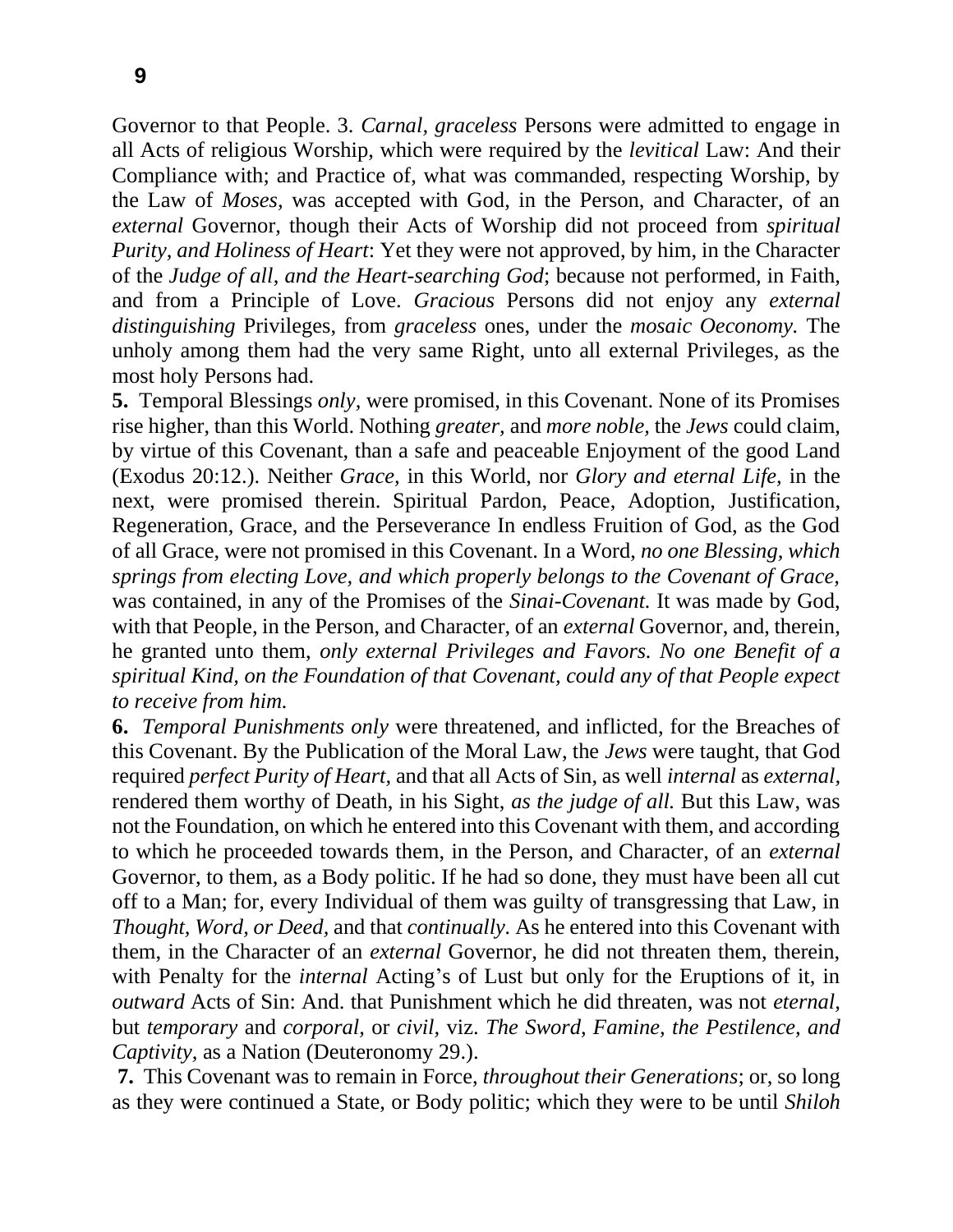came, and their Rejection of him. Then, and not till then, their State was to be shaken all to Pieces, both ecclesiastic and civil: And this Covenant, made with them, as a Nation, was then to be *antiquated,* and *vanish.* This leads me to observe,

**8.** With respect to its Duration until that Time, it is to be considered, as a *Covenant of Promise*: For, not all the *Idolatry, Impiety, and Corruption,* which took Place among that *per*verse and *obstinate* People, from Time to Time, could make this Covenant *null*; because its Duration, until the Appearance of the Messiah, among them, relied on, and was secured by, an *absolute* Promise, made to *Abraham,* their Father, that, *in his Seed, all the Families of the Earth should be blessed* which promised *Seed* was *Christ,* as the Apostle tells us expressly (Galatians 3:16.). And, therefore, in the midst of all those desolating Judgments, which were brought, on that People, for their *Idolatry, Inpiety,* and *Profaneness,* the Lord declared, that he would not *cast them off, nor make a full End of them (Jeremiah 31:37, Chap. 4:27.),* or suffer their ecclesiastical and political State to sink. But when the Messiah was come, and they had rejected him, it was foretold, that the Lord would shake the *Earth,* and the *Heaven* (Haggai 2:6. Hebrews 12:26.) of this People, *i.e.* their *political* and also their *ecclesiastical* State, wherein their *chief Glory,* above other Nations, consisted, and whereupon they much valued themselves.

**9.** The *Covenant of Circumcision made with, or given to* Abraham, was a Prelude to, and the Foundation of, this *Sinai-Covenant.* And they agree in several Particulars: **(1.)** All the natural Posterity of *Abraham,* were included, in that Covenant, whether *Elect* or *Non-Elect, godly,* or *ungodly,* without any *Distinction,* or *Difference.,* and not only, while they were in a State of *Infancy,* but when they became *adult.* Thus, all the *Israelites* were taken into this Covenant, as well the *ungodly* as the *pious*  among them, and they continued therein through Life, though they perished, in their Sins, at Death.

**(2.)** The Possession of the Land of *Canaan* was promised, in both Covenants (Genesis 17:8. Exodus 20:12.).

**(3.)** Circumcision was an outward Sign, of an Interest in each, and a visible Token of a Right to the Enjoyment of the good Land Hence those *Jews,* who were born in the Wilderness, whole Circumcision had been neglected, were ordered to be circumcised, before they took Possession of that Land (Joshua 5.).

**(4.)** Their Duration was of the Same Extent: Each was to continue in Force, *throughout their Generations* (Exodus 40:15. Genesis 17:8, 12.). So long, and no longer, than they subsisted, as a Body politic, in the Enjoyment of the Land of *Canaan,* were there Covenants to last. Some useful Observations may be drawn from this brief Account of the *Sinai-Covenant,* as the Covenant of Circumcision made with *Abraham* was a Prelude to it, and the Foundation of it.

**1.** The Church under the *mosaic* Dispensation was *national.*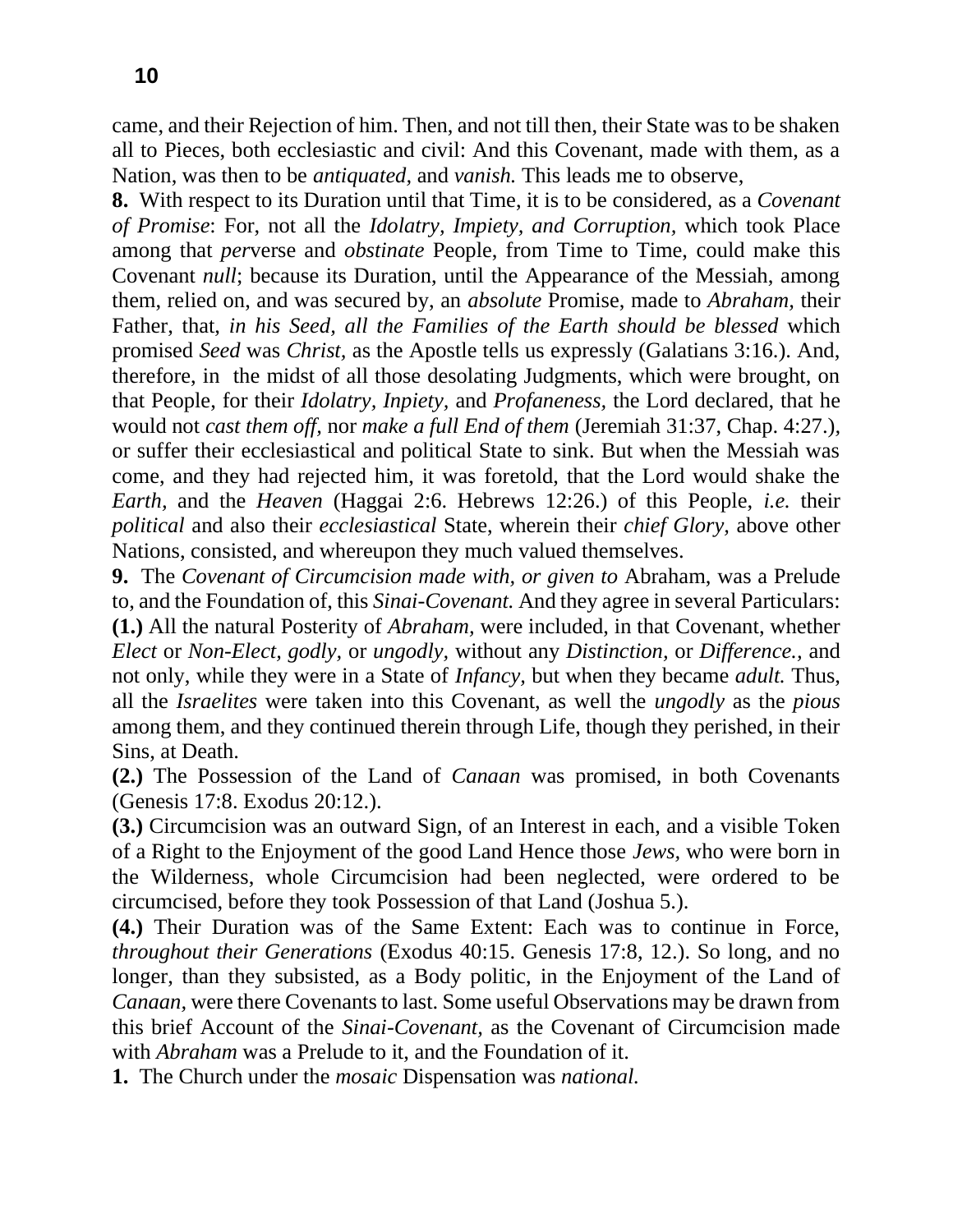**2.** *Regenerate* Persons, and their *Seed,* did not enjoy any *external* Privileges, under that Oeconomy, unto Which *unregenerate* Persons, and their *Seed,* had not, with them, an *equal Right,* by virtue of this Covenant.

**3.** It was not an Interest in the Covenant of Grace, with *Abraham,* which gave his *Seed a* Right to Circumcision: For,

**(1.)** *Ishmael* was circumcised, who was not, with him, included in the Covenant or Grace.

**(2.)** *Esau* was circumcised, although it was declared, before his Birth, that he was not interested in the Blessings of the Covenant of Grace.

**(3.)** None of his Posterity might be circumcised, until they were eight Days old. If with him they were included in the Covenant of Grace, and *that* was the Foundation of their Right to Circumcision, it would have been lawful to circumcise them before. This Right arose from a positive Command, in an external Covenant, and not from an Interest with *Abraham,* in the Covenant of Grace.

**(4.)** Circumcision being deferred unto *adult* Age, did not deprive his Posterity of their Right to it, though it was a sinful Neglect of their Parents (Joshua 5.). Now, it can't be thought, surely, that the Body of the *Israelites,* who were born in the Wilderness, and had arrived to *adult* Age, and who were in a State of Unregeneracy, were, with him, included in the Covenant of Grace: Yet, they all had, even then, a Right to Circumcision, and accordingly were circumcised.

**(5.)** His *Bond-Slaves,* and every Male born in his House, though not of his Seed, were to be circumcised, who cannot be justly thought to have, with him, an Interest in the Covenant of Grace, and, consequently, their Right to Circumcision, did not arise from an Interest in that Covenant: Wherefore, the Covenant of Circumcision, was not the Covenant of Grace; but it was the Foundation, of that Covenant, which God entered into, with the *Jews,* as a Nation, at Mount *Sinai,* wherein no one Blessing, which is proper to the Covenant of Grace, was promised.

**4.** The *Sinai-*Covenant was both *conditional* and *absolute,* though not in the same Respect. *External* Obedience to its Laws, was required of the *Jews,* as a Condition of the safe and peaceable Enjoyment of the good Land (Exodus 20:12.): But the Duration of their political and ecclesiastical State, until the Appearance of the Messiah, amongst them, and their Rejection of him, was *absolutely* promised (Genesis 49:10.). And it is to be observed, that the Promise of the Messiah, did not properly belong to this Covenant, but the Continuance of their civil and ecclesiastical State, until his coming was absolutely promised therein (Nehemiah 1:9; Deuteronomy 30:4.). And for this Reason, notwithstanding all their dreadful Impiety, and Wickedness, they were continued a Body politic, and in the Enjoyment of the good Land, until that Time. Thus, this Covenant endured throughout their Generations (Leviticus 7:36.).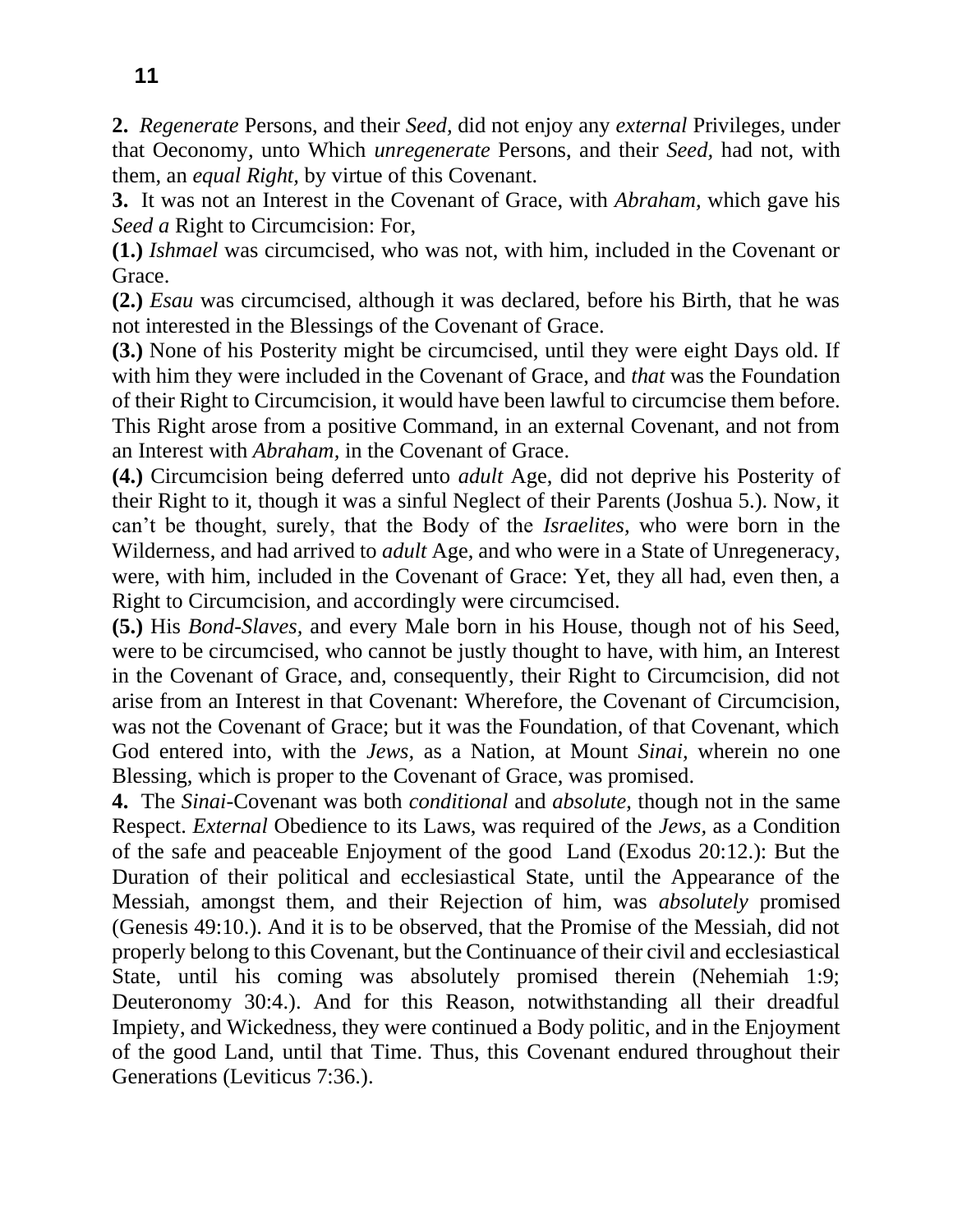**5.** By this Covenant that Nation was separated, from all other People, in the Earth, unto the Worship of God, according to his own Appointment, as to the Mode of it. On this Account they are called *a holy People,* even the whole Body of them. And, because their Descendants were taken into this Covenant, and thus separated to the Lord, from others, of the human Race, in their successive Generations, they are claimed by him, as his own, being born unto him, and are called a *holy Seed,* even though their Parents were *ungodly,* and of profligate Lives (Ezekiel 16:20; Ezra 9:2.) **6.** *External* Obedience, without Holiness of Heart, gave them the Denomination of *just* and *righteous,* before God, as an *external Go*vernor, and entitled them to his Favor and Protection, in that Relation and Character, though not as the Judge of all (Deuteronomy 6:25.).

**7.** An Interest in the Covenant of Grace, was not the Foundation, whereon any, under the *mosaic* Dispensation, had a Right to those *external* Privileges, which were then granted to the Church. The Right of the godly to those Privileges, was founded on this national Covenant, by virtue whereof, the ungodly among them had the very same Right to all *external* Privileges; which they could not have had, if that Right afore from an Interest in the Covenant of Grace.

**8.** Many were saved, under that Covenant; but none were saved by virtue of it: For, eternal Salvation was not contained in it, nor promised to any by it.

**9.** This Covenant, in my humble Opinion, is *improperly* called a Dispensation of the Covenant of Grace; because it contained none of its Promises, nor did it exhibit any of its Blessings, except in *Figure,* and by way of *typical* Representation only; which, I think, is not a sufficient Foundation for calling it a Dispensation of the Covenant 143of Grace. *The Law,* or this whole Covenant, taken together, *had only a Shadow of good Things to come, and not the very Image of the Things* (Hebrews 10:1.).

**10.** The Blindness of the *Jews* was exceedingly great, who expected Salvation, by virtue of this Covenant. This was their *fatal* Mistake, and that Ground, on which they rejected the Messiah, unto their utter Ruin, as a Nation, and Body politic.

**11.** The Deists are *very stupid,* in denying, that Moses, and the Prophets, were inspired of God, who predicted, agreeably to the Nature of this Covenant, what would be the State of the *Jews,* for so many Ages, and the dreadful Catastrophe, of that People, when it should cease, upon the Rejection of the Messiah. I fear not to say, that Man is a *Fool,* and to be despised, let him be who he will, that is capable, of calling in question, the Divine Authority, of the Writings of the Old Testament.

**12.** The *Arminians,* and *Baxterians,* act *impertinently,* in pleading, for the Conditionality of Salvation, or Justification, by our own Obedience; — for the Power of Free-Will, to choose what is spiritually good; — and for a *final* Defection from Faith, from those Addresses of the Prophets, to the People of the *Jews,* which are founded on, and are adapted wholly to the Nature of this Covenant, made with them, as a Nation; for, no Respect was had therein, unto eternal Salvation.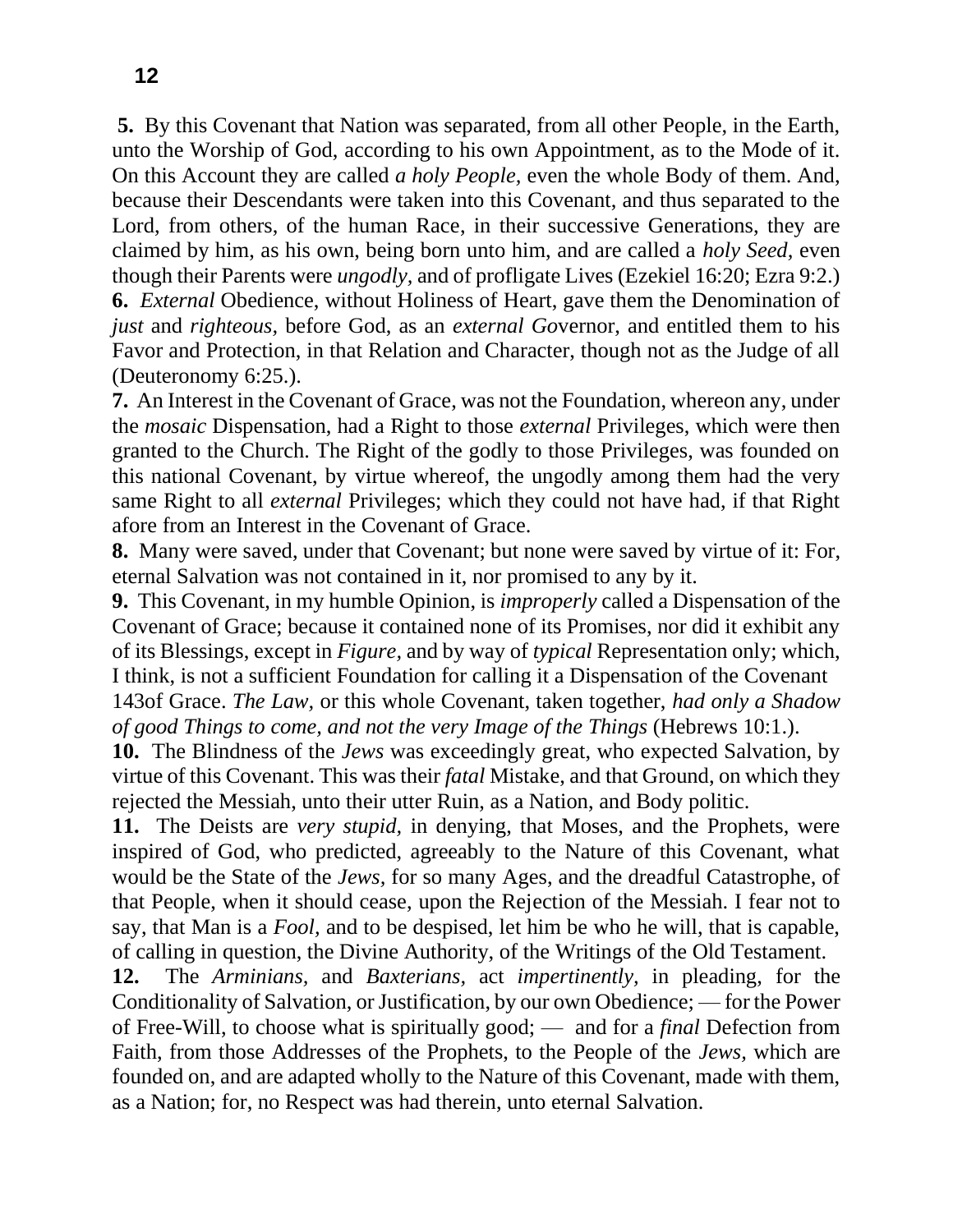**13.** This Covenant is antiquated, and vanished. Those Generations are long since gone, with whom it was to continue in force. It entirely ceased with the Jewish, ecclesiastical and political State. There is, therefore, a Change, of the Times, Place, and Mode of religious Worship, and of the Persons, who are to officiate in Divine Service, for the Edification of the Church. The *Jews,* now, have no Ground to claim the Favor and Protection of God, on the Foundation of this Covenant: It is, absolutely, at an End: Nor are they a People separated to God, from others, as their Ancestors were, by virtue of it, though they still remain distinct from others, to answer those holy and wife Designs, which are had in view, in another and *better*  Covenant, respecting them, *i.e.* the Elect among them, in the Time appointed of God. And, therefore, it is a Proof of the wretched Blindness of that People, to address the Lord, in their Devotions, as *their* God, and the God of their Fathers, than which, nothing is more frequent with them. Nor is the Cessation of this Covenant, any Reflection on the Wisdom of God, as Mr. *Eltringham seem*s to think it is, for his holy Ends, in that Covenant, were fully answered, before the Antiquation of it: And what Mr. *Eltringham* can mean by asserting, that we are under this *very identical* Covenant, I am not able to conceive, unless his Design is to introduce the whole *Jewish* Oeconomy, and to subject us unto that *servile* State, which is entirely inconsistent with Gospel-Liberty.

Lastly, The Argument for Infant-Baptism, drawn from the Right of Infants to Circumcision, even on this Supposition, that Baptism succeeds Circumcision, is invalid. Be it so, *that,* that is true, (this is a Point I will not now contest) yet, Is no Proof at all, that Infants have a Right to Baptism. That is taken for granted, in the Argument, which is not proved, but begged, *viz.* that there is an *external* Covenant, under the present Dispensation, as there was under the former, in which Children, with their Parents, are included, that gives them a Right to Baptism, at least. This, as yet, is only begged, not proved. Let Proof be given of it, and we will instantly yield the Cause to our good Brethren, who differ from us. It was not an Interest in the *internal* Covenant, or Covenant of Grace, which gave the Infants of the *Jews* a Right to Circumcision, but their Interest in an *external* Covenant. And, therefore, if there is not, under this Dispensation, an *external* Covenant, unto which Baptism belongs, and into which Children, with their Parents, are taken, that cannot be a *solid* Proof of their Right to Baptism, even though it should be granted, that Baptism came in the Room of Circumcision. That the Right of *Abraham's* Seed to Circumcision, did not arise from an Interest with him, in the *internal* Covenant, or Covenant of Grace, it is most clear: For, *Ishmael* was not included with him therein; nor was *Esau*; yet, both had a Right to Circumcision: And all the Posterity of *Jacob* had a Right thereunto, even though the greater Part of them were not interested in that *internal*  Covenant. Besides, all the *Israelites,* even in *adult* Age, had a Right to Circumcision, though destitute of the Grace of the *internal* Covenant, and never partook of it.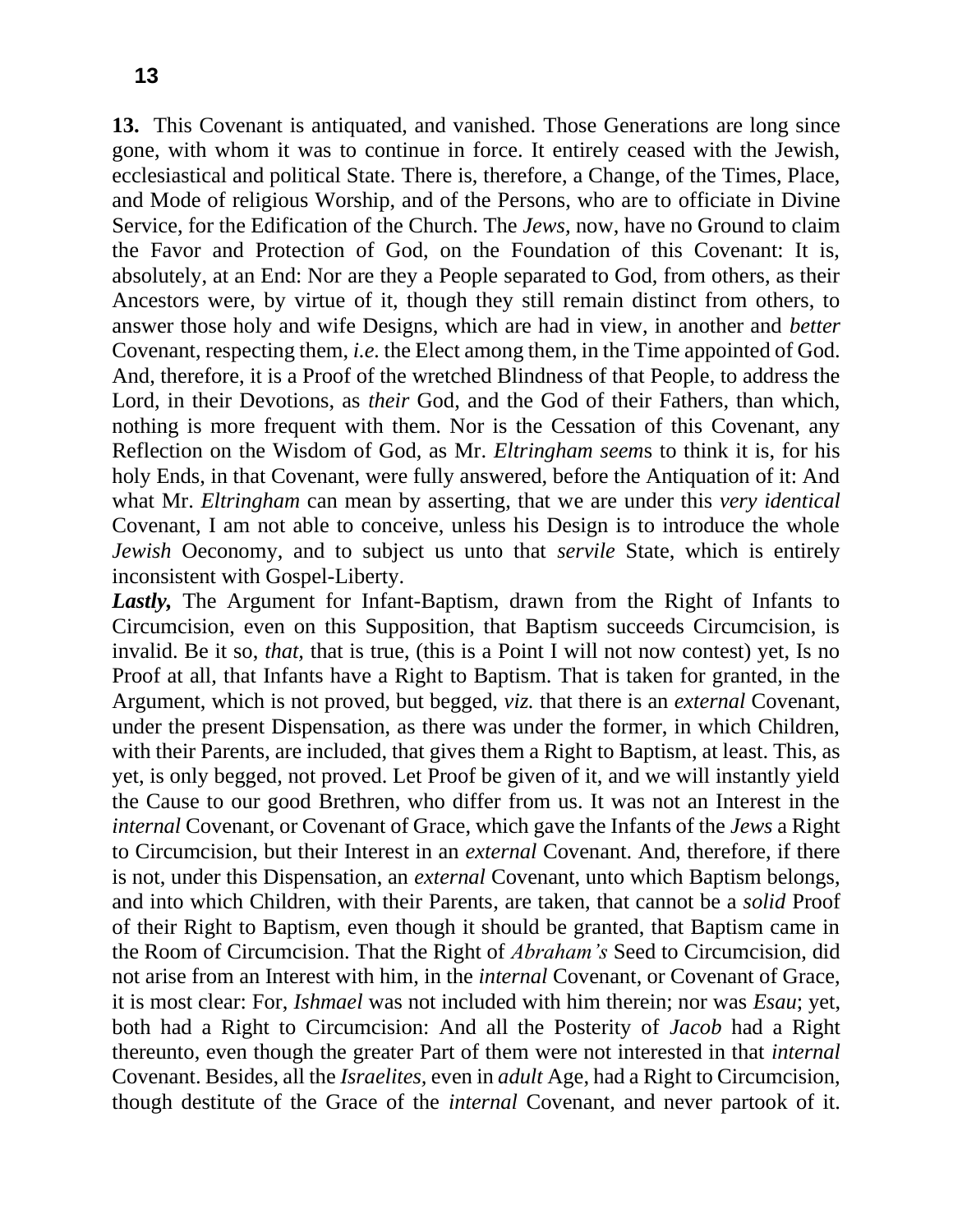Hence, those who were born in the Wilderness, and were not circumcised in their Infancy, they were circumcised in *adult* Age. The *graceless* among them had the very same Right to it as the *gracious* Part of them had (Joshua 5.): And, therefore, it could not be an Interest in the Covenant of Grace, which was the Foundation of that Right: Nor, could the Covenant of Circumcision be the Covenant of Grace. I suppose that it will be granted, that all who were circumcised were within the Covenant of Circumcision.

Many *ungodly* Persons, in *adult* Age, were circumcised, who it cannot be thought were under the Covenant of Grace, and, consequently, the Covenant of Circumcision was not the Covenant of Grace, but *another* and *distinct* Covenant from that: A Covenant *external,* and not *internal,* as that Covenant is. According to the Reasoning of our Brethren, on this Subject, if a Parent is converted, when he hath several Children, I will suppose two, one thirteen Days old, and another thirteen Years old, both have an equal Right to Baptism with himself. *Ishmael,* who was thirteen Years of Age, was taken with *Abraham,* his Father, into the Covenant of Circumcision, and was circumcised, as well as himself. And, therefore, if Children, with their Parents, are taken into the Covenant of Grace, and for that Reason have a Right to Baptism, then, as *Abraham's* Seed were, with him, taken into the Covenant of Circumcision, and *Ishmael* was circumcised, for that Reason, who was thirteen Years old, in the Care supposed, a Child of a believing Parent, who is thirteen Years old, hath the very same Right to Baptism, as his Child hath, who is but thirteen Days old.

Let me further suppose, a Baptist, who hath several Children, to be convinced of his reputed Mistake, that his Seed have not a Right, with him, to Baptism; in that Case, according to the Arguing of our Brethren, a Child of his, who is twenty Years of Age, hath the same Right to Baptism as his Child hath, who is not more than a Week old: For, the Command in the Covenant of Circumcision, though it required Infants, eight Days old, to be circumcised, yet it did not limit Circumcision to Infancy; if it had, *Ishmael* would not have been circumcised, nor would those *Israelites* have been circumcised, who were born in the Wilderness, whole Circumcision, in their Infancy, was neglected, by their Parents. If the Covenant of Circumcision is to be the Rule of forming a Judgment, who have a Right to Baptism, then not only Infants, but such who are past the State of Infancy, have a Right to Baptism, although they have not a Divine Faith. But what Need was there for me to say this? Our Brethren, themselves, do not think, that the Covenant of Circumcision is to be such a Rule, though they argue for Infant-Baptism, from it: For they, at least many of them, require more than an *external* Profession of Christianity, in the Parents of those Children, whom they admit to Baptism, wherein they certainly depart from that, which is the Ground of their Plea, for their Practice; because the Covenant of Circumcision, required nothing more, than an *outward* Profession of *Judaism,* in the Parents of those Children, who were admitted to Circumcision. That which will defend them, in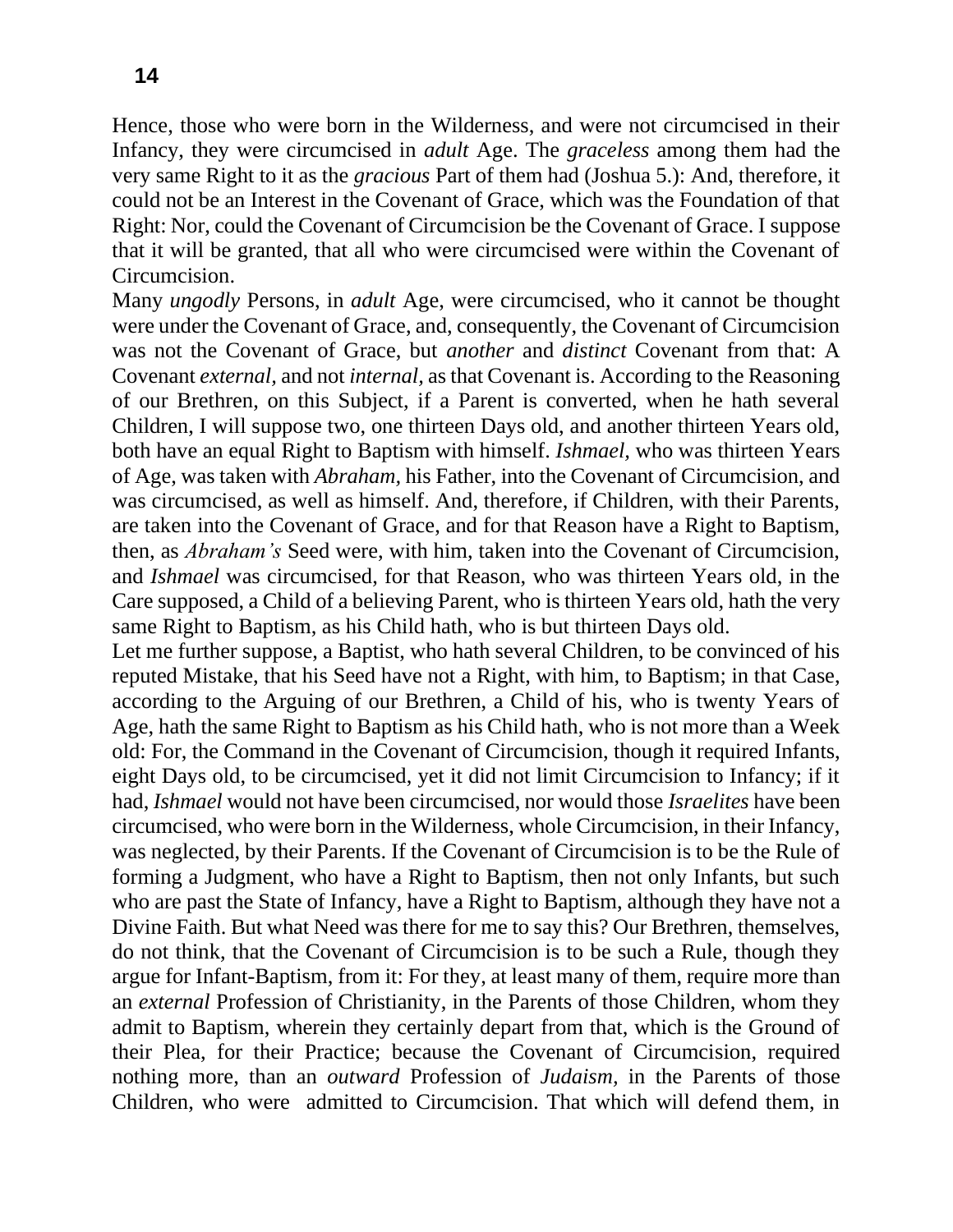refusing to baptize the Children, of such Parents, who only make an *outward*  Profession of Christianity, so far, at least, as Infant-Baptism is pleaded for, from the Covenant of Circumcision, will also defend us, in refuting Baptism, to the Infants of *real* Believers. For, nothing can defend their Practice, but a Denial, that the Covenant of Circumcision is to be a Rule to us, in forming a Judgment, who are the proper Subjects of Baptism; which Denial would effectually defend us, and condemn their own Practice, at leak, the Practice of many of them; even of all such who refuse to baptize the Infants of *nominal* Christians. The Argument for Infant-Baptism, drawn from the Right of Infants to Circumcision, either proves, that the Infants of all who *barely* believe the Truth of the Christian Religion, have a Right to Baptism, or it cannot prove that the Infants of *godly* Parents have a Right to it; which, I think, is not allowed by our Brethren, in general. In a Word, if there is not an *external*  Covenant, that is *distinct* from the *internal* Covenant, or Covenant of Grace, unto which Christian Baptism belongs, the Right of Infants to Baptism can never be proved, from their supposed Interest, with their Parents, in the *internal* Covenant, or Covenant of Grace; because an Interest in that *internal* Covenant, is not the Ground of that Right. The Right of Believers themselves to Baptism, does not arise from their Interest in the Covenant of Grace, but from a *positive Command* of Christ, who is the Head of the Church. The *internal* Covenant, or Covenant of Grace, never did give any Persons a Right to *external* Privileges, of a religious Nature. The Foundation of that Right always was, and ever must be, a *positive Command* of God, or an *external* Covenant, wherein those Privileges are granted. And, consequently, though we should allow, to our Brethren, that the Infant-Seed of Believers are interested in the *internal* Covenant, or Covenant of Grace, their Right to Baptism cannot be proved, without a *positive Command,* or an *external* Covenant, now subsisting, wherein that Right is conveyed, both to themselves and their Infant-Seed. When such a Command for Infant- Baptism is produced, or Proof given of an *external* Covenant subsisting, wherein a Right to Baptism is conveyed unto Infants, I will immediately become a Proselyte, to our Brethren, in this Matter. But I must beg their Excuse, in not granting, that their Argument, for Infant-Baptism, taken from a Covenant, which long since ceased, is *solid,* and *just.* I will not, upon this Occasion, dispute about the Interest of their Infant-Seed, in the Covenant of Grace; because, they may be interested therein, and yet have no Right to Baptism: For, that Right arises not from an Interest in the Covenant of Grace. This is what I shall insist on, until clear Proof is given of the Contrary, which hath not yet been given, and, I think, never will be. If they can maintain the Stability of the Covenant of Grace, consistently with their Opinion of the Interest of their Infant-Seed, therein, they may quietly enjoy that Opinion, without the least Prejudice to that for which I contend, or the least Advantage to the Cause of Infant-Baptism, for which they are Advocates. Their Business, on this Subject, is to do two Things: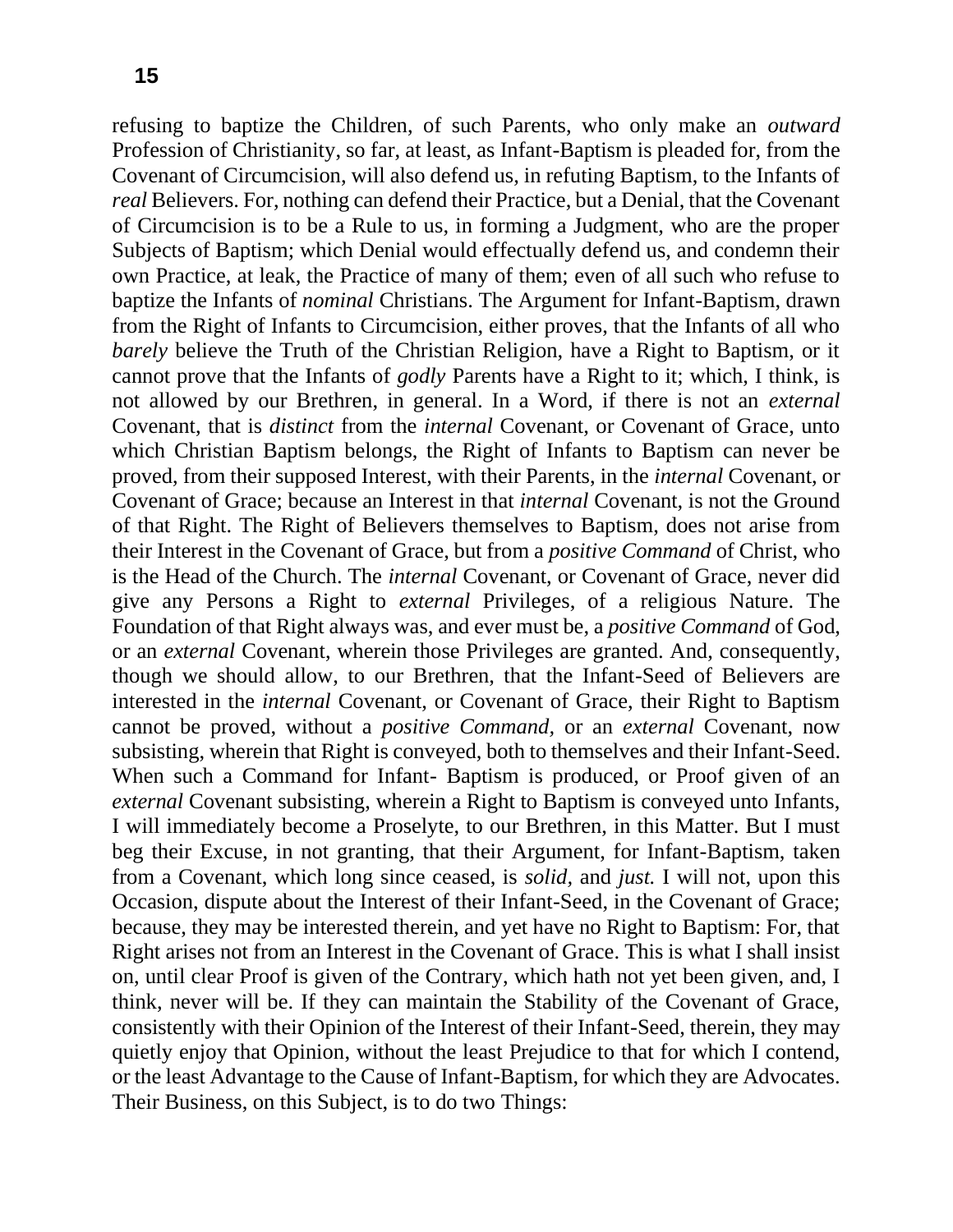*One is to prove, that an Interest in the Covenant of Grace, is the Foundation of a Right to Baptism*: *The other is to demonstrate, that the Infant-Seed of Believers, are interested therein.* Until they give a Proof of the *former,* on this Occasion, I will have no Contention concerning the *latter.* Nor is there any Reason why I should: For, if the *former* cannot be proved, it is needless, as to this Thing, to dispute about the *latter.*

**V.** *The Author puts in a short Plea for Infants. So much for the Ceremony, says he; now for the Substance (he means the Subject) of Baptism: Let me put in a Plea for my dear Brethren Infants*; *it is* Ezekiel 36:25. Then will I sprinkle clean water upon you. He grants this is to be understood of the sanctifying Operations of the Spirit; and says, *the Sanctifying of the Spirit, and this one Baptism, are one and the same Thing*. This is very extraordinary Reasoning, if it may be called Reasoning. His Meaning is, the sanctifying Operations of the Spirit is the Ordinance of Baptism. And, *as Infants are capable of being sanctified, by, the Spirit, they are to be baptized*: For the Proof of which he refers us to Numbers 8:7. As to that, it hath been before proved, that Infants were not included, and that *adult* Persons only were commanded to be sprinkled. He hath not yet produced a Command to sprinkle Infants, under the *Law,* or under the *Gospel*: And I think, that he will never be able to produce such a Command, either in the *Old* or *New* Testament. This Plea, for his dear Brethren, Infants, as it is short, so it is *invalid,* and absolutely groundless. On this Occasion, I will consider the Arguments, which are urged, by some others, in favor of Infant-Baptism, particularly by Dr. *Ridgley,* whom I cannot mention, without paying Respect and Honor to his Memory, having had the Advantage and Pleasure of his *improving* Conversation, as well as of his *solid* Labors, from the Pulpit, and the Press, though I cannot but differ from him, in this, and in some other Points also. And, **1.** The Doctor observes, that *Baptism is an Ordinance of Dedication;* That *Parents may devote their Children to God in Baptism, provided they can do it by Faith*.

*Answ.* I freely grant, that Baptism is an Ordinance of Dedication: And also, that it is the Duty of Parents, to devote, or dedicate, their Children to God. Nor is it to be questioned, whether pious Parents devote them to the Lord, or not for, doubtless they do, by solemn and earnest Prayer, in their Behalf; even such godly Parents, as dare not dedicate them, in Baptism, because, they think, that they have no Warrant for that. As *Hannah* lent, or gave up, her little Son *Samuel* to the Lord, forever, wherein, it may be, there was something *extraordinary,* and which cannot be supposed to be in *common* Cases, because *Samuel* was to be engaged in *ministerial* Service, whereon her Faith was acted, under Divine Direction: Yet, I say, as she gave him up to the Lord, to be his forever, so godly Parents give up their Children to God, in solemn Prayer, and desire nothing, so much, as that they may partake of Grace, by which they may fear and serve him, in this World, and be fitted for the Enjoyment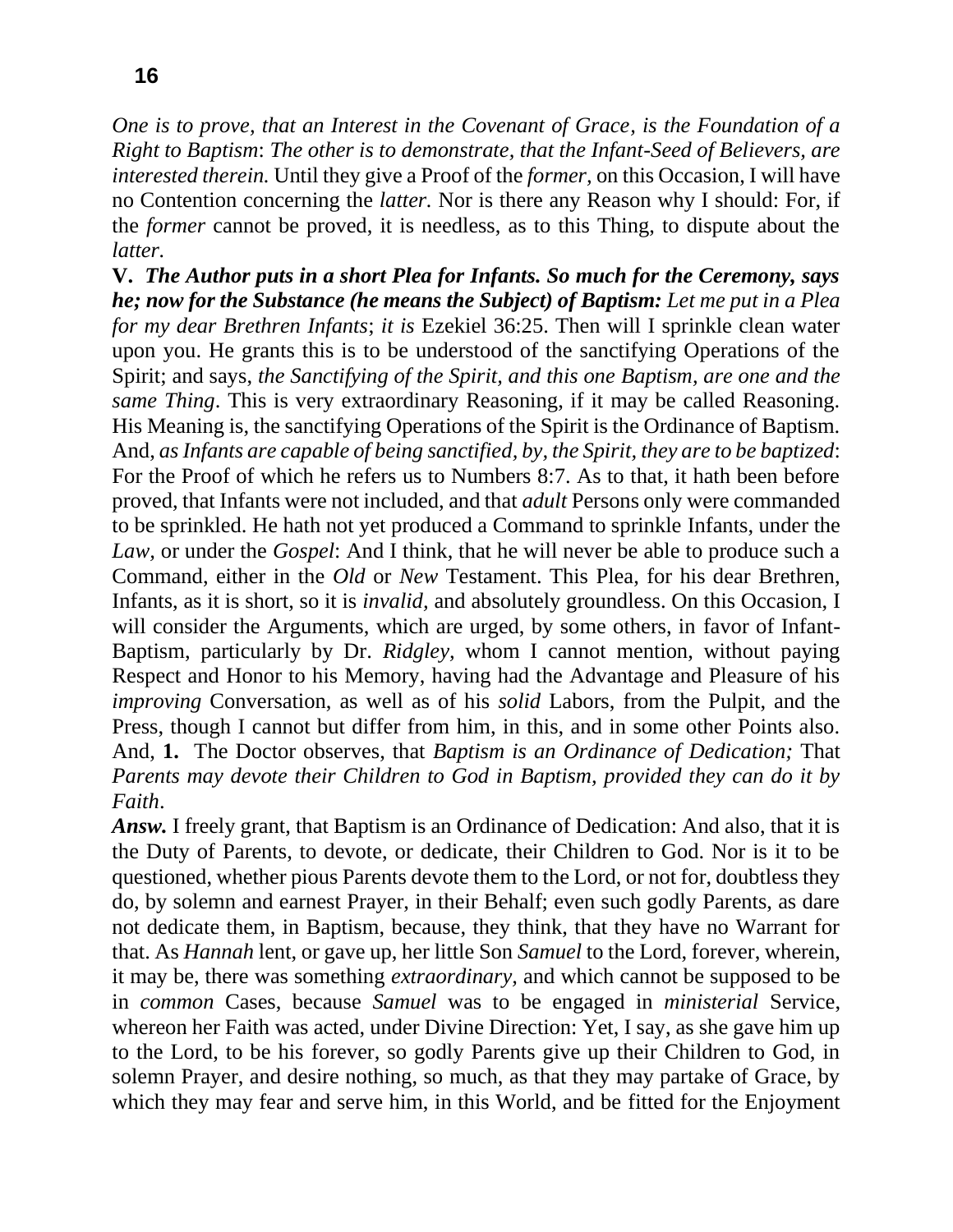of him, in the next. And this is their indispensable Duty. But I deny, that they may lawfully dedicate their Children in Baptism, for this plain Reason; Baptism is a Branch of instituted Worship, and not included in the Duty of the Dedication of ourselves, or ours, to the Lord: But this Manner of Dedication is of positive Appointment, and, therefore, the Divine Command, respecting this Manner of Dedication, is to determine us, who are to be dedicated, after this Sort; and by that Command only are we to be determined, in this Matter; because it is not inferable, from the Duty of Dedication, in general, but is founded on a positive Injunction. And, since God hath no where commanded Parents, in this Manner, to dedicate their Children to him, in so doing they act without his Authority, which they ought not to do, in any Instance. Whatever Degree of Faith and Hope, a believing Parent, may have of the Salvation of his Child, which he dedicates to God, that does not make it lawful for him to dedicate it, in Baptism, because that is a Branch of instituted Worship, and, therefore, it ought not to be performed, upon any Subject, who is not included in the Command, whereby this Branch of Christian Worship is instituted, which Infants are not. Let it once be proved, that they are, and this Dispute will be at an End. The Duty of Believers to devote themselves to God in Baptism, does not arise from their being Subjects of true Grace, but from a Divine Command, in that Manner to dedicate themselves to him: For, without a Command, requiring it of them, it would be an Act of Will-Worship in them. And, as they have no Command to dedicate their Children to God, in Baptism, their Dedication of them, in this Manner, or in this solemn Act of instituted Worship, is absolutely without Divine Authority, and unlawful. How much so ever, therefore, their Faith and Hope may be acted, respecting the Salvation of the Child, who is dedicated to God, Faith cannot be acted, relating to the Manner of its Dedication, in Baptism, because it is done without any Warrant from God. No un-commanded Act of Worship can be performed in Faith, nor be a Branch of the Obedience of Faith. Such is the Baptizing of Infants.

**2.** The learned Man says, The *Right of the Infant-Seed of Believers to Baptism, may be farther proved, from their being capable of the Privileges signified therein*.

*Answ.* I freely grant, that they are so: And the Infant-Seed of Unbelievers are also capable thereof; if not, they cannot be saved: Which is what, I hope, none will think is true. This Argument, therefore, as much favors the Baptism of the Infant-Seed of Unbelievers, as the Infant-Seed of Believers. The Infant-Seed of both, are capable of having regenerating Grace, and of being discharged of the Guilt of original Sin, which are those Privileges the Doctor mentions. None will deny that Infants are capable of those Privileges, who think them capable of Salvation. But I absolutely deny, that this Capacity gives them a Right to Baptism, for this clear Reason; Baptism is a solemn Act of instituted Worship, and, therefore, it is not to be performed upon any Subject, who is not included in that Command, by which this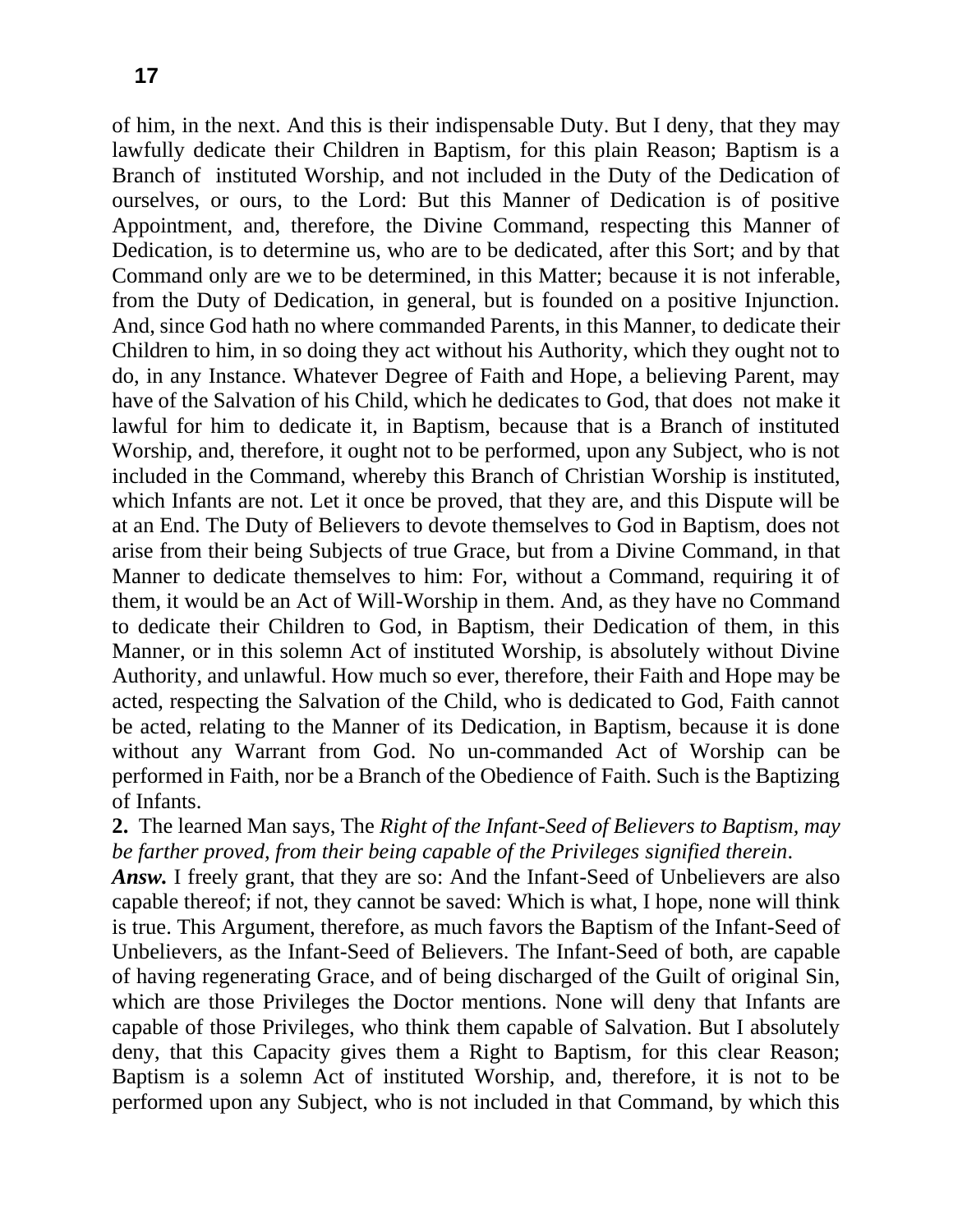Act of religious Worship is instituted. Until, therefore, Proof is given, that Infants are included in that Command, whereby Christian Baptism is enjoined, which is not yet done, I shall strenuously insist on it, that baptizing them is art Act of Will-Worship, or not commanded by God. The Right of Believers themselves to worship God, in a Submission to Baptism, does not arise from their Faith, but from his Command, which requires this solemn Act, or Mode of Worship, from them. It is certain, that Baptism is a Privilege; but that is not the only Idea we are to have of it, nor, indeed, is it the first and chief: It is an Act of solemn Worship; which latter Idea seems not to be regarded, as it ought to be, in those Debates which are had about a Right to it, as it is a Privilege. This is wholly neglected, by the learned Man, in his Discourse upon it; which is a very great Defect. We ought frst to consider it as an Act of Worship, and enquire upon whom God requires this Act of Worship to be performed; for, that is the only true Way of determining who they are that have a Right to it, as it is a Privilege. Those, and only those, have a Right to Baptism, as it is a Privilege, on whom God hath commanded it to be performed, as an Act of Worship, who are not Infants, I am sure, either of Unbelievers, or Believers! but Believers only. All those Arguments brought to prove the Right of Persons to Baptism, as a Privilege, which are irrespective of it, as it is an Act of solemn Worship, must be inconclusive; because, none can have a Right to it, as it is a Privilege, but those on whom God requires it to be performed, as an Act of Worship. And, of this Nature are all the Arguments, which the learned Man produces, to prove the Right of Infants to it, as it is a Privilege. He does not consider it at all, as it is an Act of Worship.

Nor is this great Neglect in him to be wondered at; for, if he had done that, it would have effectually enervated the Force of his Arguments to prove the Right of Infants to Baptism, as it is a Privilege, unless he could have proved, that God requires it to be performed upon them, as it is an Act of Worship. He adds,

**3.** *It appears, that the Infant-Seed of Believers are to be consecrated, or devoted to God, in Baptism, because they are included in the Covenant wherein God has promised, that he will be a God to his People, and to their Seed*; *who are, upon this Account, stilled holy .* By this Covenant, he understands the Covenant of Circumcision, made with, or given to *Abraham,* and refers to it. I admire the great Caution, which he uses, in his Mode of speaking, on this Subject, that he might not give any Advantage to those, who advance Doctrine which is inconsistent with the Stability of the Covenant of Grace. The Doctor does not say, as some have said, that this Covenant was the Covenant of Grace; nor, that the Seed of Believers, are, with them, included in the Covenant of Grace. All he pleads for, is an *external Covenant-Relation*; not a Title to the saving Blessings of the Covenant of Grace; which external Covenant-Relation, and a Right to external Privileges, on that Foundation, were true, of all the Descendants of *Abraham,* in the Line of *Jacob,* Elect and Non-Elect, and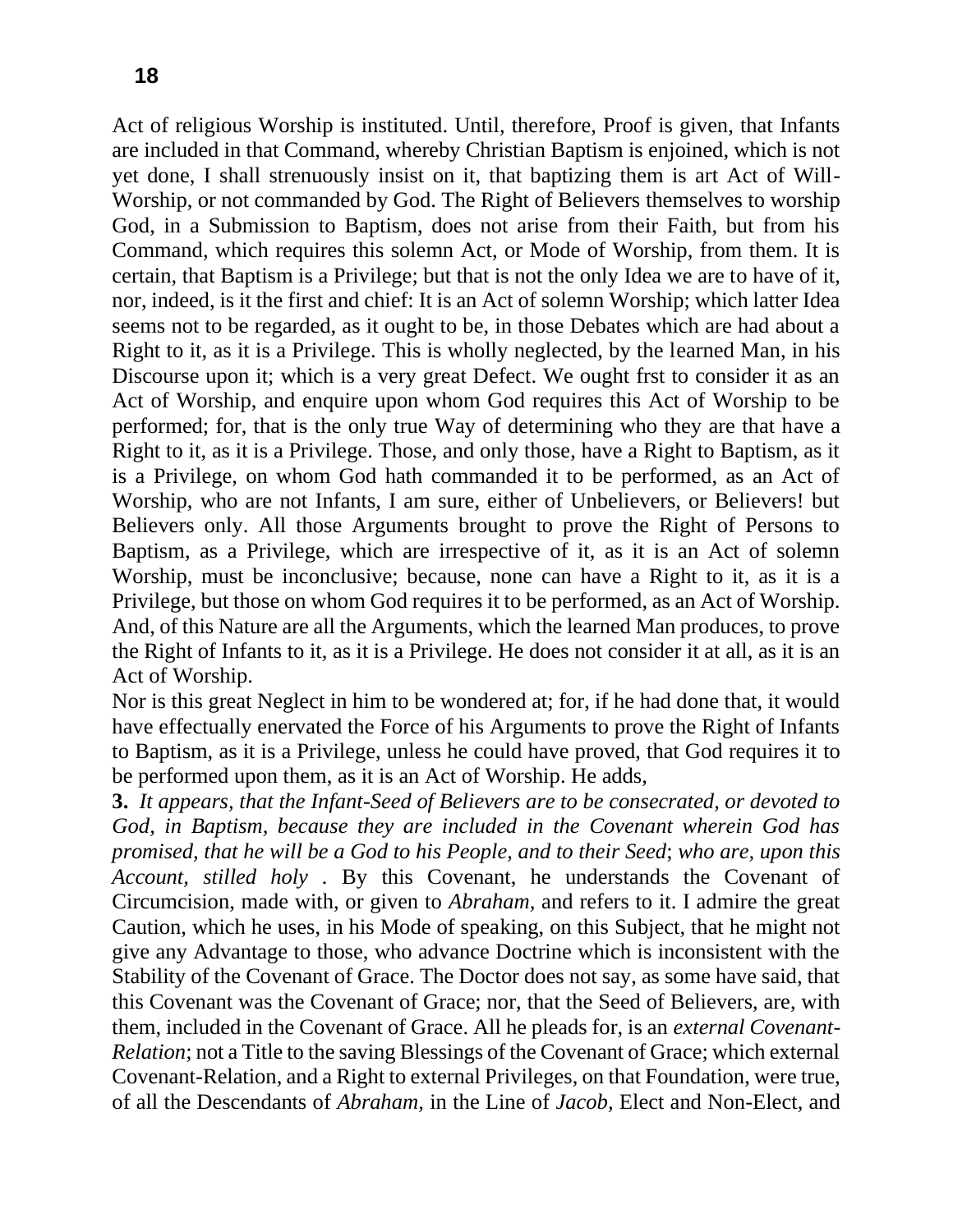that not only while they were in a State of Infancy, but when they arrived to *adult*  Age; yea, through their whole Lives, though they never partook of any Blessing, which is promised in the Covenant of Grace. And, this external Covenant-Relation gave them the Denomination of *holy,* when they were *adult,* although they were absolutely destitute of *internal spiritual Purity* (Ezra 9:2.)*.* This Argument, therefore, no more proves the Right of the Infant-Seed of Believers, to Baptism, than it proves the Right of the Infant- Seed of Unbelievers, to that Ordinance; for, the Seed of both had the Honor of standing in this external Covenant-Relation, and had. the very same Right unto all external Privileges; on that Foundation. Let it once be proved, that there is now an external Covenant subsisting, which gives a Right to the Seed of Believers unto the external Privileges, which are granted to the New Testament-Church, as there was an external Covenant, which gave the *Jews,* in common, a Right to external Privileges, and we will make no further Opposition on this Head. The Doctor argues, that *the Children of Believers are called holy,* 1 Corinthians 7:14. and by that, he thinks, is meant, that *they are included in the external Dispensation of the Covenant of Grace*: Upon which I observe,

**(1.)** Here is nothing *peculiar* to the Infant-Seed, or that belongs to the Children of Believers, while they are Infants, and which may not be said of them when they are past their Infant-State: And, therefore, they are not *unclean*; in the Apostle's Sense, when they are *adult*, even though they remain in an unregenerate State. And, consequently,

**(2.)** If this *Holiness,* which stands opposed to *Uncleanness,* gives the Children of Believers a Right to Baptism, it is as lawful to baptize them, when they are part the Age of Infancy, on that Foundation, as it is while they are in their Infant-State.

**(3.)** The Children of *nominal* Christians are included in (or are under, which, I think, is the same) the external Dispensation of the

151Covenant of Grace, yet, our Brethren will not allow, that they have a Right to Baptism.

**(4.)** The Sanctification of the unbelieving Husband, and of the unbelieving Wife, is to be understood in a *civil,* and not in a *religious* Sense.

**(5.)** The Apostle does not say, that the unbelieving Husband is sanctified by the Faith of the believing Wife, or on account of her Faith, but barely this; that he is sanctified by his believing Wife, without assigning her Faith as the Cause of that Sanctification.

**(6.)** The Holiness of the Children is not inferred from the Faith of the believing Parent, but from the *Sanctification* of the unbelieving Parent, by the believing one. *And,* therefore,

**(7.)** The *Holiness* of the Children is not to be understood in a higher Sense than the *Sanctification* of the unbelieving Parent is, from which that Holiness is inferred. The *Sanctification* of the unbelieving Parent does not mean a Right to evangelical Privileges, in consequence of the Faith of the believing Parent; nor does the *Holiness*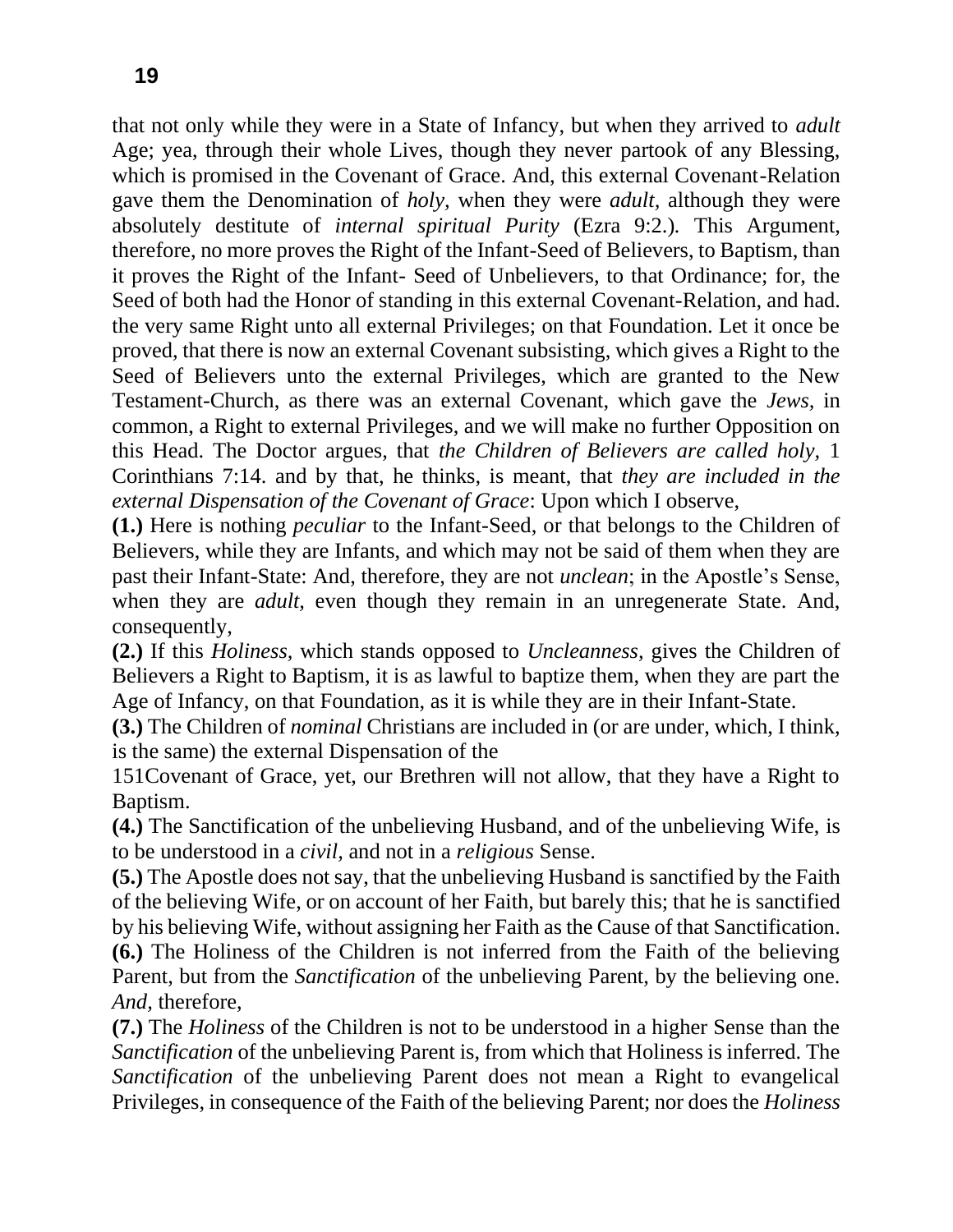of the Children intend a Right to those Privileges, in consequence of the *Sanctification* of the unbelieving Parent, by the believing one. This *Sanctification,*  and this *Holiness,* are to be taken in a *civil,* not in a *religious* sense. This, I think, will clearly appear, if the Design of the Apostle is duly considered: For,

**(8.)** That is to prove, that the believing Wife ought not to depart from her unbelieving Husband, and that the believing Husband ought not to put away his unbelieving Wife; because Faith, neither, in one, nor in the other, dissolves their conjugal Relation, or renders it unlawful for them to cohabit together, in the matrimonial State; which was the Point that the *Corinthians* wanted Information about. They scrupled the Lawfulness of a Believer cohabiting with an Unbeliever, in a married State, and were inclined to think, that a believing Wife might depart from her unbelieving Husband, and that a believing Husband might put away his unbelieving Wife. To rectify this Mistake, the Apostle very *appositely* observes, that the unbelieving Husband is *sanctified* by the believing Wife, and that the unbelieving Wife is *sanctified* by the believing Husband; whereby is meant, that which united them together, as Husband and Wife, and rendered it lawful for them to dwell together, as such; which was not Faith, but the Act of taking the Man for a Husband, and the Act of taking the Woman for a Wife. Now, as this Scruple wholly respected the believing Wife, and the believing Husband, it was *strictly* proper to observe the Act of the believing Party, rather than the Act of the unbelieving Party, by which the Marriage-Relation was constituted; and to show, that Faith did not free the believing Party from that Obligation, which arose from her own, or his own voluntary Act, previous unto it. As a Servant is not freed from his Obligation to his Master by becoming Believer; so Wife, or a Husband, is not freed from that Obligation, by becoming a Believer, she is under, as a Wife, or he is under, as a Husband; and, therefore, it is not lawful for the believing Wife to depart from her unbelieving Husband, nor for the believing Husband to put away his unbelieving Wife. This is plainly the Apostle's Sense; and he enforces it, by observing, *Else were your Children unclean, but now are they holy*: That is to say, they are not sp*urious,* but *legitimate*; because your Marriage-Relation still continues, and it is lawful for you to cohabit together, as Wife and Husband, and as Husband and Wife, notwithstanding one of you remain in a State of Unbelief.

**(9.)** Whatever may be understood, by that Holiness, which the Apostle attributes to Children, it cannot give them a Right to Baptism, if they are not such Subjects as Christ requires that solemn Act of Worship to be performed upon; which Infants are not, I am sure. None but those can have a Right to Baptism, as it is a Privilege, on whom he requires it to be performed, as it is an Act of Worship. And, therefore, since he hath not commanded that Ordinance to be performed upon them, as it is an Act of Worship, they cannot justly be supposed to have a Right unto it, as it is a Privilege. As the Command given to baptize, limits the Administration of that Ordinance to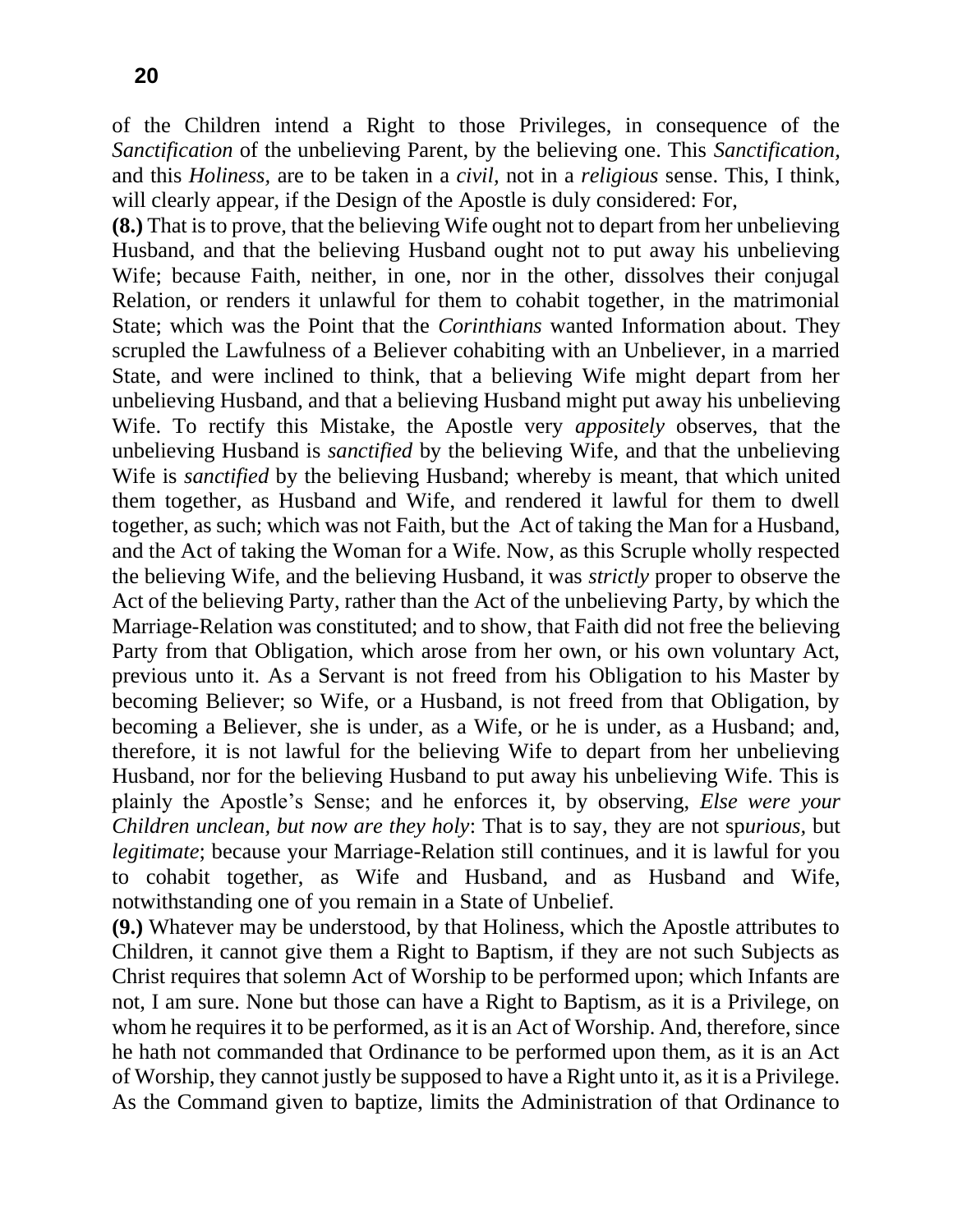Ministers, so it confines it to such, who are described in the Commission, to baptize, which Dr. *Ridgley* grants are *Believers only,* or such *as are taught*: For, the Reason of both is the same. None may lawfully baptize, but Ministers, because the Command to administer Baptism is given to them, and to them only; and none but such as are taught may lawfully be baptized, because their Commission to perform this solemn Act of Christian Worship, only authorizes them to perform it upon those who are frst taught. If the Commission does not confine Baptism, to that Sort of Persons, who are mentioned therein, how can it limit the Administration of it to Ministers? Why may not a *Midwife,* in a Case of Necessity, baptize a Child? for which the Papists plead. Mr. *Eltringham,* indeed, hath a very *uncommon* Way of reasoning, which, if allowed, will prove, that every Man, and every Woman, may both preach and baptize. It is this: *All Duty belongs to the Law*: *All Men are under the Law*: *Therefore, what is the Duty of one, is the Duty of all.* Women, as well as Men, are under the Law, and, therefore, it is the Duty of Women, to preach and baptize, as much as it is the Duty of Men. This is a *notable* Argument, in favor of Women's Preaching; for which the *Quakers,* if they are not ashamed of it, may do well to give him their Thanks.

**4.** The learned Doctor argues for the Right of Infants to Baptism, from its being an *initiating Ordinance, as Circumcision was, under the legal Dispensation*: *And, that as Infants were devoted to God, by Circumcision, then, so they are, now, to be devoted to him, by Baptism.*

*Answ.* 1. This Argument proves too much, if it proves anything, viz. That the Infants of *nominal* Christians have the same Right to Baptism as the Infants of *real* Believers have, which he would not allow a His Caution here also is remarkable; for, though he speaks of Baptism as an initiating Ordinance, yet, he does not say, into what Infants are initiated by it: Whether it is the Covenant of Grace, or the Church. The former, indeed, he could not say, because he had before pleaded for their Right to Baptism, from their being included in the Covenant, wherein God has promised to be a God to his People, and to their Seed: Nor even there does he assert, *that,* that Covenant is the Covenant of Grace; so very great was his Caution, left he should give any Advantage to those, who advance Doctrines, which are incontinent with the Stability of the Covenant of Grace. And, by declining to say, that Baptism is an Ordinance of Initiation into the Church, he was not obliged to acquaint us, whether Infants are initiated into a *national,* or *congregational* Church. The New Testament-Church, he well knew, is not *national*: And, he did not care to say, that Infants are, by Baptism, initiated into a *congregational* Church, I suppose, because he could not allow, that they have a Right to those Privileges, which Christ hath granted to such a Church: And, therefore, he *barely sp*eaks of Baptism, as an initiating Ordinance, without letting us know into what Infants are initiated by it. 3. If Baptism is an Ordinance of Initiation into the Christian Church, as Circumcision was into the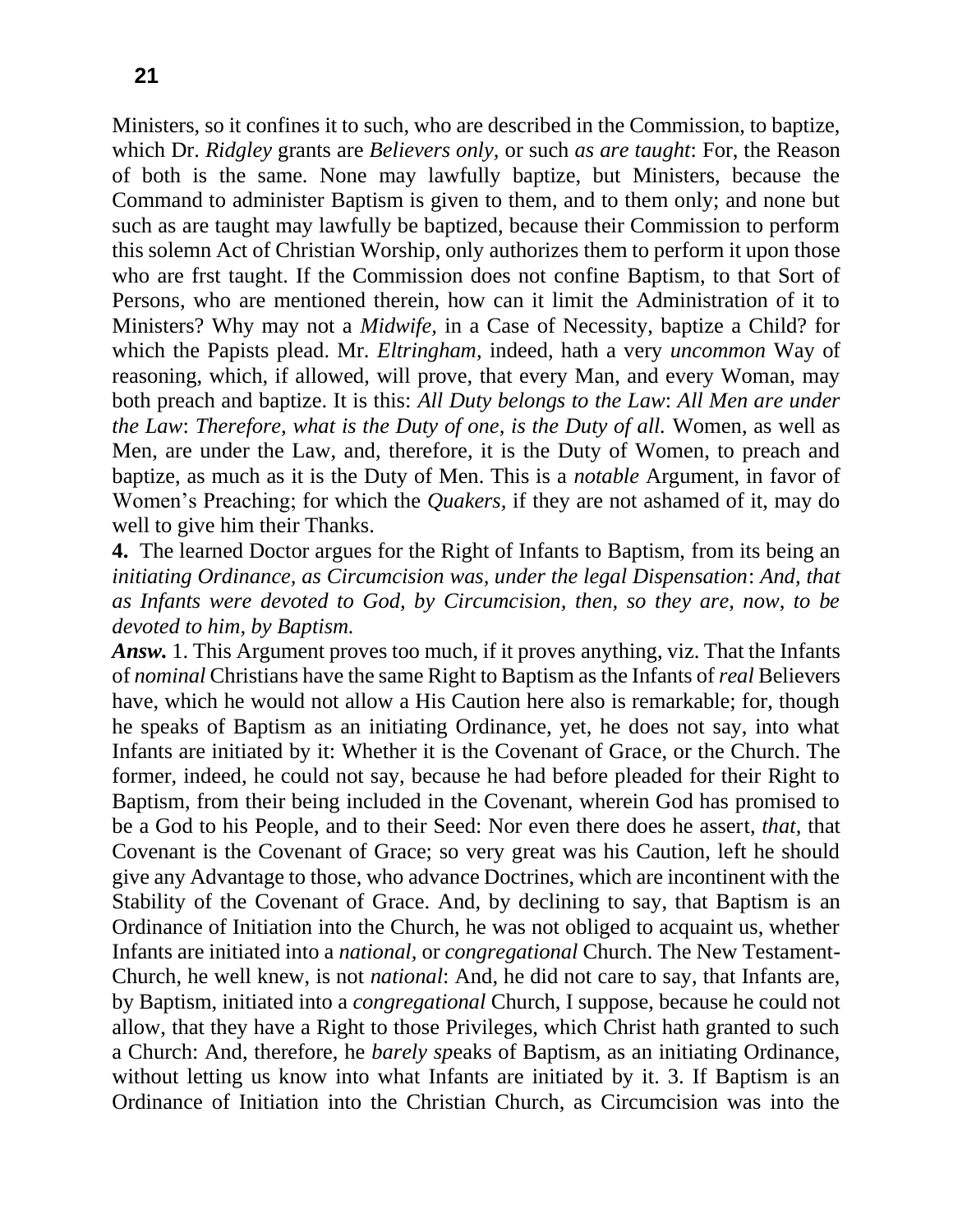*Jewish.* Church, and Baptism succeeds Circumcision, as it was such, then Infants ought not to be baptized, because they are not ft Materials for a Christian Church, nor have any Right to those Privileges, which Christ hath granted to it, for Edification, and spiritual Improvement. 4. Without Circumcision, none might lawfully join with the *Jewish* Church, in any external Acts of Worship. *Circumcision in the Flesh,* though *not of the Heart,* was required, in order to that (Ezekiel 44:7, 9.): But Baptism is not required, in order to enjoy the Advantages of attending on that Worship, which is performed in the New Testament-Church; if it was, the Children of Unbelievers, not being baptized, could not be allowed that Advantage; which is what, I thinks our Brethren will not agree to. 5. The Infants of ungodly Parents were initiated into the *Jewish* Church, by Circumcision; why therefore, may they not be initiated into the Christian Church, by Baptism, if that succeeds Circumcision as an Ordinance of Initiation? 6. Christian Baptism is a very *solemn* Act of Worship, which Circumcision was *not*; and, therefore, though it should be granted, that it succeeds Circumcision, as an *initiating* Ordinance, it will by no means follow, that Infants have a Right to Baptism, because they had a Right to Circumcision; for this clear Reason: No Act of religious Worship may be performed, upon any Subject, who is not included in the Command, by which that Act of Worship is instituted. Infants are not included in the Commission, which Christ gave his Disciples, to baptize; and, consequently, it is not lawful to perform that Act of religious Worship on them. I am determined not to take any Advantage of our Brethren; but will allow them their Reasoning, as far as can fairly be expected, which I may do, without the least Prejudice to the Cause, wherein I am engaged, if they cannot prove, that Infants are included in the Command, by which Baptism was instituted, they will never be able to prove, that they have a Right to it, as it is a Privilege: For, those only have a Right to Baptism, as it is a Privilege, on whom Christ hath commanded it to be performed, as it is an Act of Worship, who are not Infants, I am sure; but only such as are *taught.* Thus, much in answer to those Arguments, which Dr. *Ridgley* brings to prove, that the Baptism of Infants is lawful. I hope they may be allowed to be sufficient and full.

**5.** I will now consider another Argument for Infant-Baptism, which a learned Man thinks, is by *far the most solid.* It is this, as he states it: *All the Infants of all Believers, during Infancy, are in a relative State of Grace, in their Parents, by a certain special Oeconomy, or Appointment, of God. By the State of Grace, I understand, say*s he, *a Right unto the Benefits of Grace and Glory, and, therefore, unto Remission of Sins, Sanctification, and Glorification, or eternal Life*: Yet he apprehends, that *they do not actually partake of these benefits, while they are in this relative State, but upon its bring changed into an absolute State*; which Change is either by *Death, or the Use of Reason. Those whom Death removes in this relative State of Grace, they must all necessarily pass into an absolute State of Grace. Hence, as many Infants of Believers*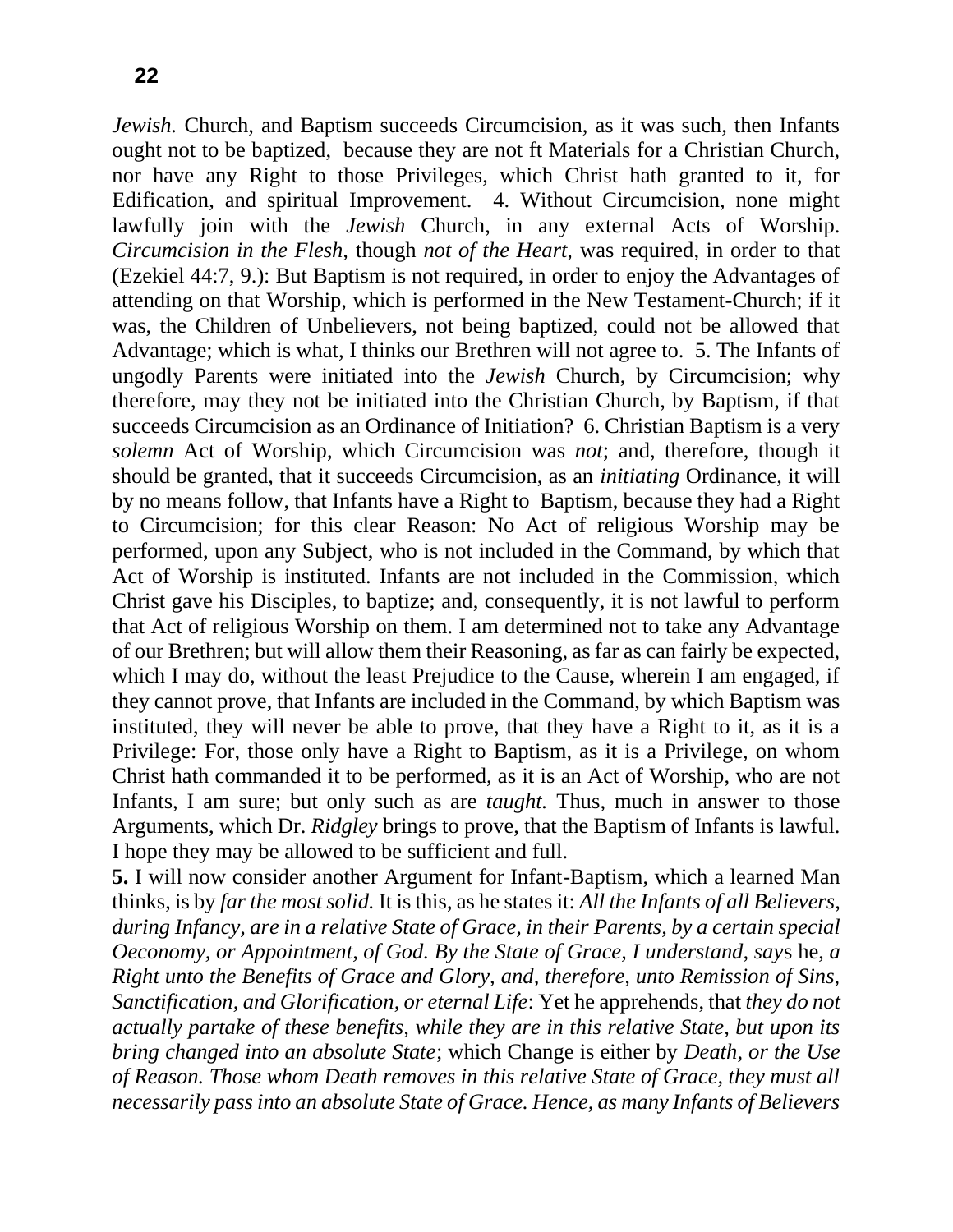*as die in Infancy, none excepted, are blessed with Grace and Glory, and so are saved, the relative State of Grace being graciously changed into an immortal and absolute one.* Of this Opinion was the late learned Dr. *Watts,* which he delivers in his *Ruin and Recovery.* In my Answer to that Book, I did not take it into Consideration, because I thought it not a proper Place: But, as I have Reason to think, that this Sentiment obtains, and this Occasion offers for an Examination of it, I will now attend unto the Consideration thereof. *Venema* observes, that *when Children come to the Use of Reason, the Relation to God by their Parents ceases, and they no longer enjoy a Right to the Benefits of Grace and Glory, on that Foundation, by which they enjoyed it through their Infant-State. A new Dispensation of Grace takes Place with the Adult, which, under the Condition of Faith and Repentance, conveys, not only a Right, but also the Benefits themselves*: *Wherefore, Infants who after embrace Christ with a sincere Affection, are brought into an absolute State of Grace*: *On the Contrary those whose Minds are alienated from Christ, stand in a State of Wrath.* This Hypothesis cannot be true, because it is inconsistent with various Doctrines of the Gospel.

**(1.)** It necessarily supposes that Divine Love is mutable. All such, who have a Right to the Blessings of Grace and Glory, are Objects of the Love of God, for that Right springs from thence, as the original Cause of it: And, therefore, the Loss of that Right infers a Change in Divine Love, from which it flows, as the Origin of it.

**(2.)** If this Hypothesis is true, then some must be supposed to have a Right to saving Benefits, whom God never intended to save, or whom he did not choose to Salvation. Right to Salvation cannot be of larger Extent, than the Decree of Salvation is; for, to what Purpose are any invested with a Right to Salvation, who are not included in the Decree of Salvation? Can such be thought to have a Right to Salvation, whole Salvation is not designed by God? Besides, none are inverted with a Right to Salvation, in the Persons of others, (of Parents, for Instance, which the learned Man supposes,) but in their own Persons; as none were chosen to it, in the Persons of others, but in their own.

**(3.)** None have a Right to Salvation, but those who are the Sons of God: *If Children, then Heirs, Heirs of God, and Joint-Heirs with Christ.* The Relation of Sons to God cannot cease: If, therefore, all the Infants of Believers are the Children of God, they will always be so, and cannot be deprived of that Right to Happiness, which belongs to them, as such; which effectually overthrows this Hypothesis.

**(4.)** Right to Salvation is founded in Justification, by the Imputation of Christ's Righteousness: *Being justified by his Grace, we are made Heirs, according to the Hope of eternal Life.* Now, if it is true, that all the Infants of Believers have a Right to Life, they are all justified by Christ's Righteousness, and shall certainly be all glorified, even those who arrive unto adult Age, except some of them, may be justified by Christ's Righteousness, while in their Infant-State, and cease to be so,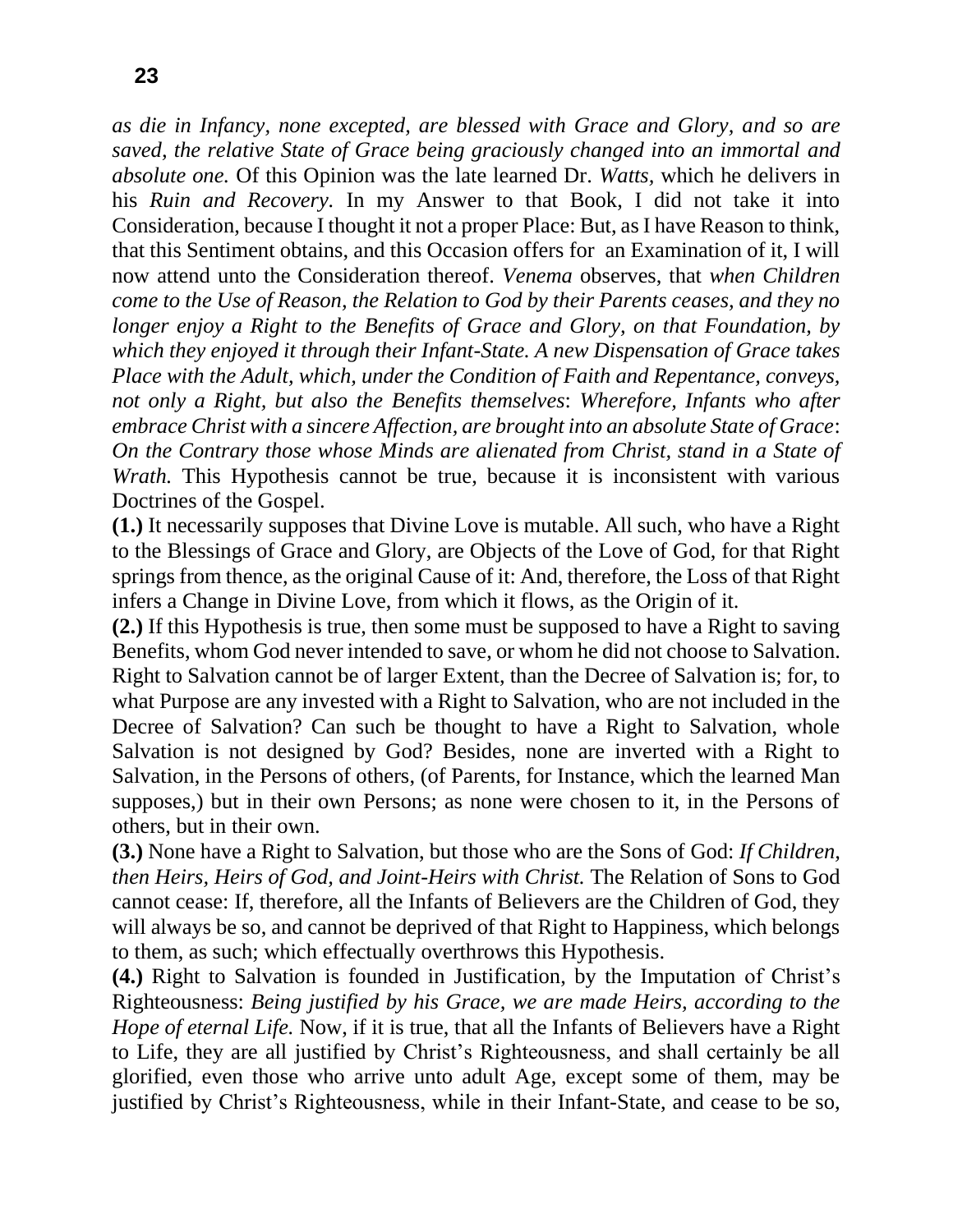or lose their Interest, in his Righteousness, when they are adult, which cannot be. **(5.)** Christ obtained, by his Death, a Right to Faith, for all those on whose Account he laid down his Life; and, therefore, if he died for all the Infants of Believers, which the learned Man supposes he did, then they shall all be blessed with Faith, and, consequently, none of them, when they become adult, can perish. Indeed, he says, *Christ did not so much obtain Faith for Men, as Grace and Glory, for them who believe.* But that is a false Principle, which he begs, in order to support his Hypothesis. I think it needless, to offer more Particulars, to evert this Opinion; those mentioned are sufficient to that Purpose. The learned Man endeavors to prove his Hypothesis, from the Words of our *Lord,* concerning Children, who were presented to him, and blessed by him; of whom he said thus: *For of such is the Kingdom of Heaven.* Three Things he observes:

**(1.)** That *they were young Infants*.

**(2.)** That *they were brought to Christ by their Parents, who believed,* etc.

**(3.)** That *for this Reason Christ admitted them to him, and in this Relation declared them Heirs of his Benediction, and of the Kingdom of God.* I allow, that these Children were Infants: But it is not said, that they were brought to Christ by their Parents: Nor is any Respect had unto those, who presented them to our Saviour, whether they were their Parents, or others; nor to their Faith, whoever they were: And, therefore, the Hypothesis receives no Support at all, from hence. He apprehends, that 1 Corinthians 7:14. fully proves it: His Discourse on this Place is very prolix: After rejecting various Interpretations given of the Text, by *Erasmus Schmidius, Chrysostom, Elsner, Lightfoot, Knatchbul, Hammond,* and *Dodwell,* etc. he proceeds to deliver his own Sense concerning it; and, in order to that, observes, that the *Scruple which was railed concerning Believers, joined in Marriage before Conversion, lay in this*; *Whether, if a Husband or Wife, should continue in Heathenism and Idolatry, the Believer might abide in the matrimonial State, entered into, or contracted before Faith, and the Holiness of Marriage be preserved? In the Opinion of the Ancients, the conjugal Relation had a spiritual Respect to Christ, which represented the Union of Christ with the Saints, and raised up a Seed to Christ. If now either of the married Parties was an Alien from the Faith, that seemed to destroy the Holiness of Marriage, and the mystical Relation to it. The Apostle, answering to this Scruple of Conscience, affirms, that Infidelity of the other married Party did not binder, but that the Marriage might be* holy; for *here the Unbeliever is not at all reckoned by Christ, but he asserts, that he is in this Matter esteemed in the believing Party*; *so that the Marriage, notwithstanding the Impurity of the one married Party, will still remain, and be approved of by Christ. In this Observation* some Things are supposed, which are not proved, and may not be granted: 1. That the Marriage-Relation, itself, is not a Representation of the Union of Christ with the Saints; or, that it may not be considered, as an *Emblem* of it, unless either the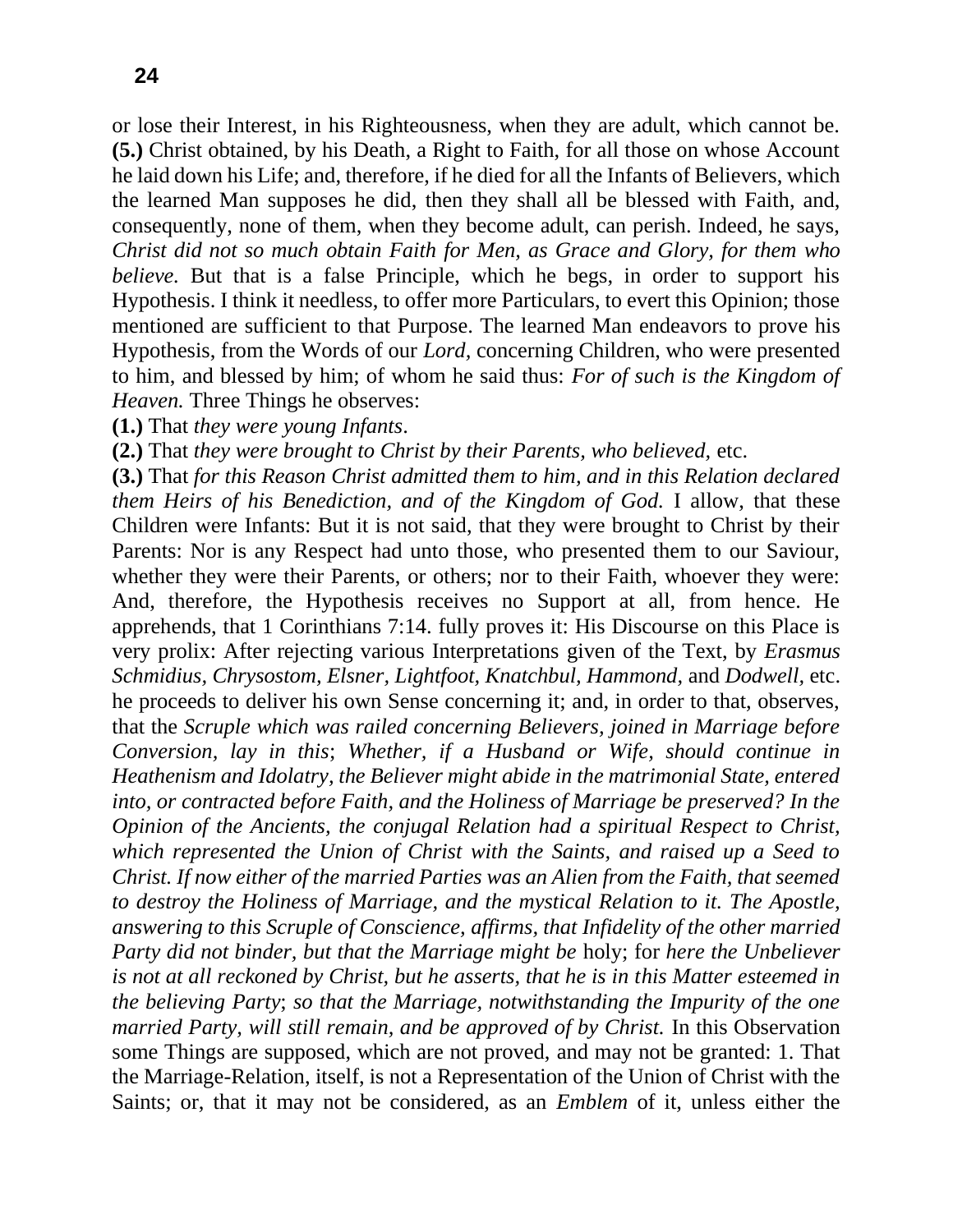Husband, or the Wife, is a Believer; which is not true: For, the Apostle speaks of the Marriage-Relation, in itself, as such an *Emblem,* without any Respect to Faith, in the Husband, or the Wife. 2. That Faith constitutes the Marriage-Relation *holy.*  This is a Mistake: Marriage, indeed, is *honorable,* as it is appointed of God, and is subservient to the Accomplishment of his wife and holy Designs; but Faith, in the Parties married, makes not the Relation *holy.* Farther, 3. It is supposed, that the *Corinthians* thought, that Children born of Parents, who were both Believers, were holy, and a Seed raised up to Christ; but the Children, born of Parents, one whereof was an Unbeliever, were not so; and, therefore, they scrupled the Lawfulness of a believing Wife, to cohabit with an unbelieving Husband, and the Lawfulness of a believing Husband, to cohabit with an unbelieving Wife: Of the Truth of which there is not the least Appearance, in the whole Context. Indeed, they scrupled the Lawfulness of a Believer's cohabiting with an Unbeliever, not for the Reason here assigned, but because it seemed to them unfit, that a Christian, and a *Heathen,* should dwell together, as Man and Wife; and, therefore, they thought it might be lawful for a believing Wife, to depart from her unbelieving Husband, and for a believing Husband to put away his unbelieving Wife; which it could not be, unless Faith dissolves the Marriage-Relation, and frees the Subject of it, from that *civil*  Obligation he is under, arising from his own voluntary Act; but that it doth not: And, therefore, the Apostle *pertinently* observes, that the unbelieving Husband is sanctified by the believing Wife, *etc.* which Sanctification must be understood in a *civil* Sense, because it is assigned, as a Reason, and Proof, of the Continuance of the Obligation, on the believing Party, whether Wife, or Husband, still to dwell with the unbelieving one; and, consequently, the Sanctification of the unbelieving Party, arises not from the Faith of the believing one, but from that which makes it unlawful, for the believing one, to depart from, or put away the Unbeliever; which can be no other, than the Act of taking the Man for a Husband, and the Woman for a Wife. As this Doubt of the *Corinthians* wholly respected the believing Party, whether Wife, or Husband, it was *strictly* proper, to observe the Act of that Party, rather than the Act of the other Party, whereby she, or he, became obliged unto the unbelieving Party. The Matter under Consideration, was not the Lawfulness, or Unlawfulness, of those Parties marrying; for, there could be no question of its Lawfulness, they both being, at the Time of Marriage, in a State of Infidelity: But the Point to be determined was this; Whether it was lawful for a Believer to continue in the State of Matrimony with an Unbeliever? And the Apostle determines it is; because the unbelieving Party was *sanctified* by the believing one. That, therefore, in the believing Party, which sanctified the unbelieving one, made it not only lawful for, but also binding on the believing Party, to abide in the married State, with the unbelieving one; which could not be Faith; it must be the voluntary Act of that Party, in the Contraction of Marriage, and nothing else: For which Reason, the Apostle does not say, that, by the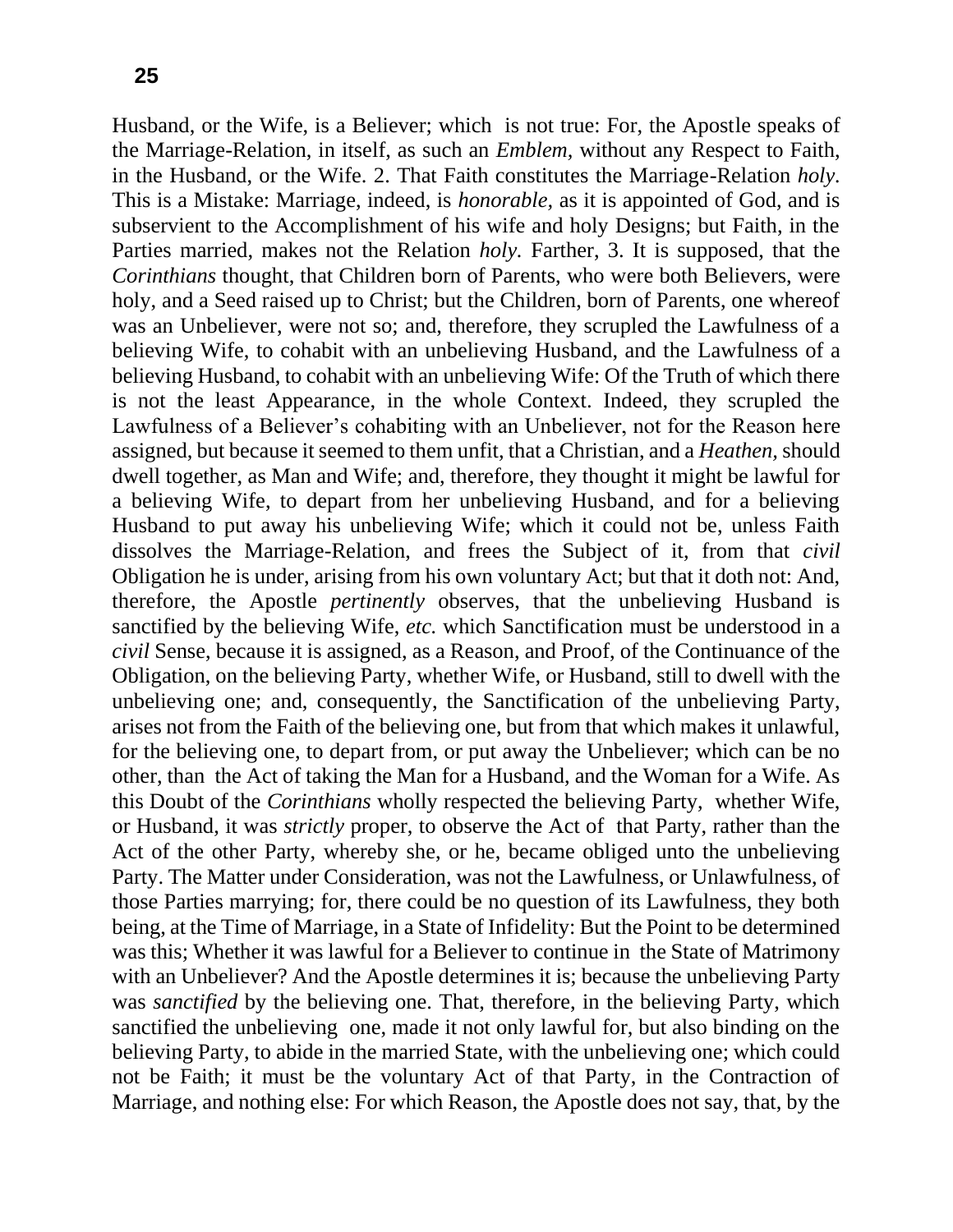Faith of the believing Wife, the unbelieving Husband is sanctified, etc. but *barely*  this; the unbelieving Husband is sanctified by the believing Wife, etc. without assigning Faith, as the Cause of that Sanctification; nor is that deducible from the Words. That, and that only, is the Cause of this Sanctification, which makes it lawful for a Believer, to continue in the married State, with an Unbeliever; and that cannot possibly be Faith; it must be that which constituted the Marriage-Relation, on her, or his Part, *viz*. her, or his, voluntary Act, in contracting Marriage. Wherefore, it is clear, that this *Sanctification* of the unbelieving Party, is not to be understood in a *religious,* but in a *civil* Sense: And the *Holiness* of the Children, which is inferred from the *Sanctification* of the unbelieving Parent, is not to be understood *in a religious,* but in a *civil* Sense likewise.

The *Sanctification* of the unbelieving Parent gives no Right to *religious* Privileges, and the *Holiness* of the Children does not entitle to such Privileges. Most evident, I think it is, that this Hypothesis, receives not the *least* Proof from any Part of the Apostle's Reasoning, in this Place. The learned Man begs, and takes for granted, what he ought to have proved, and then interprets the Text, in such a Way, as might serve to countenance his Opinion. But, if this Hypothesis was true, it would not prove the Right of Infants to Baptism, though he says, it is, *by far the most solid Foundation of Infant-Baptism*; for two Reasons: One is, this Holiness is not predicated of the Children of a believing Parent, *as Infants,* in Distinction from her, or his Descendants, who are past the State of Infancy. It is spoken of, and attributed to them, as her, or his Descendants, whether Infants, or not: And, this Holiness is not lost when they become *adult,* nor are they then *unclean,* in the Apostle's Sense, though they remain in an unregenerate State. He takes it for granted, that the Apostle speaks of Infant-Seed, in Distinction from Adult, of which there is not the least Intimation, in the whole Context: So that, *Holiness* must mean *Legitimacy*; for in no other Sense can it be said, that an *adult* Child of a Believer is *holy,* who remains unregenerate: And, this *Holiness* is attributed to the Children of a believing Parent, without any Respect to their Age, whether *infant,* or *adult.* The other Reason is, if this *Holiness* is to be understood in a *religious* Sense, Baptism being a solemn Act of instituted Worship, it is not lawful to perform it upon any Subject, who is not included in the Command, by which it is instituted, (as I have before said,) which Infants are not: And, consequently, this *Holiness* can be no Proof of their Right to Baptism, even though it should be allowed, that it is to be taken in a *religious* Sense. None can have a Right to Baptism, as it is a Privilege, but those, on whom Christ hath commanded it to be performed, as it is an Act of Worship, who are not Infants, I am certain.

*Having answered the Arguments advanced by our Brethren, for Infant- Baptism, I will now briefly state our Objections, against it.*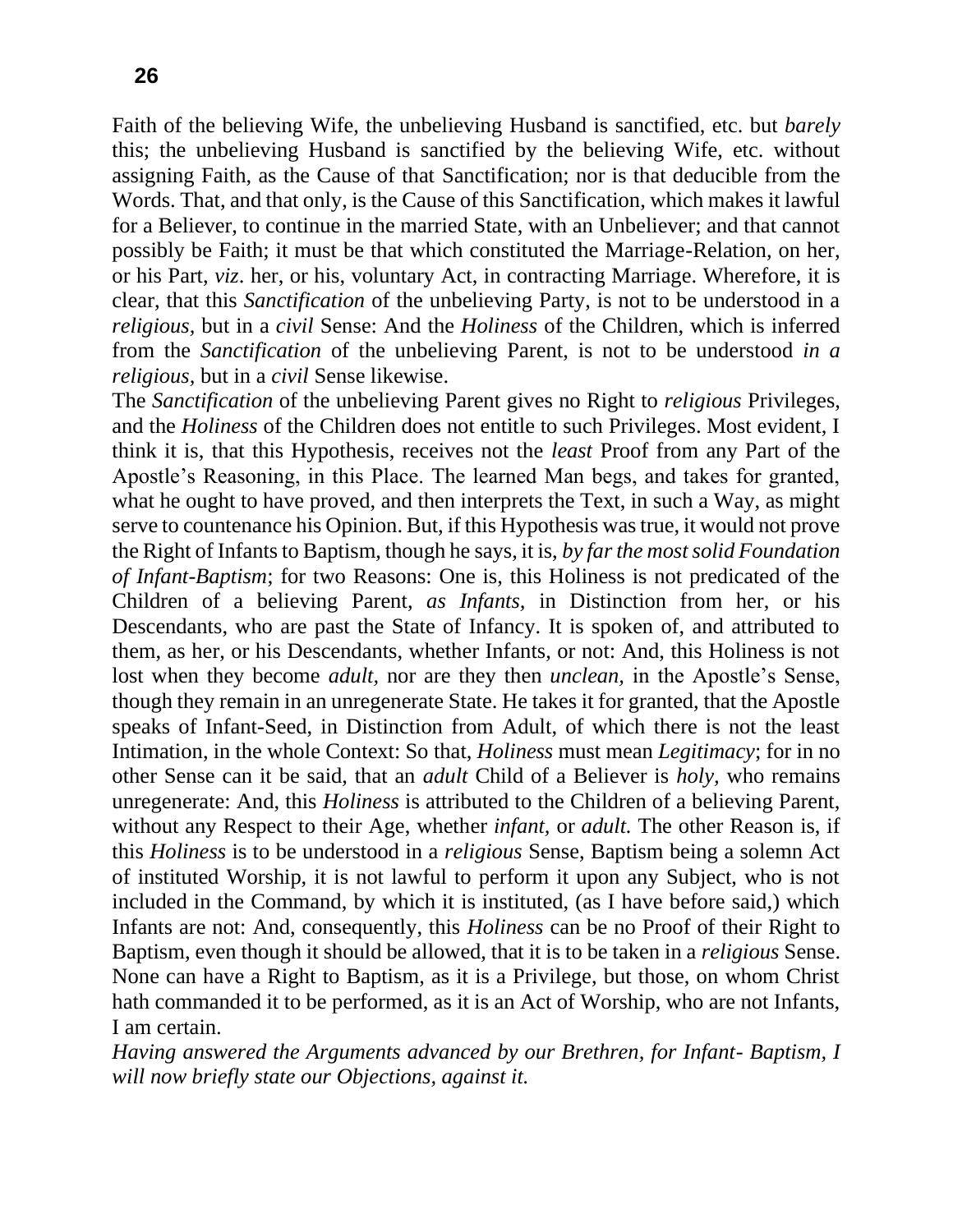**Object. 1.** There is no Command for, nor any Precedent of Infant-Baptism, in the New Testament. I cannot but think, that this is a very strong Objection; because, as no Mode of Worship is lawful to be practiced, which is not commanded, or recommended to us by the Example of Persons, acting under Divine Direction; so no Act of religious Worship, may lawfully be performed upon any Subject, without Authority for it, from God, either by his Command, requiring it, or, by the Example of some Person, acting under his Direction, therein, from whence it may be concluded, that it is agreeable to the Divine Will: Neither of which, in this Case, is pretended, except by some *less skillful* Advocates, who argue, that *whole Households* were baptized, wherein, they seem desirous to have it sup-poled, that there were Infants, without any Evidence of it. They are willing to beg, what they cannot prove: But this Cause is of too great Importance, to allow of such Liberality to them. Dr. *Ridgley,* in answering to this Objection, observes, that *consequential*  Proof is sufficient. This is a *tacit* Acknowledgment, that *direct* and *express* Proof cannot be given: And, as to his consequential Proofs, they have been before considered, and found *invalid.* I freely grant, that consequential Proof of Doctrines is sufficient; because they are capable of such Proof: For, as there is a Connection between Principles, and one is inferable from another, express Proof being given of any Principle, wherewith another is connected, and from which it is justly inferable, that Proof is direct and explicit, respecting the Truth of the former Principle, and it is a consequential Proof of the Truth of the latter, which is a Deduction from the former. But I cannot allow, that the Mode and Subject of instituted Worship, are capable of consequential Proof, because they are not inferable from anything, but that Command, by which the Act of Worship is instituted, or they are not deducible, from any Principle whatever, but are wholly of Divine Appointment, if legal; and, therefore, they will not admit of consequential Proof. The Proof of the Legality of the Mode and Subject of instituted Worship, mutt be *direct* and *express,* or it is none. He farther observes that *Baptism was in use with the Jews, and that they baptized Children with their Parents, who became Proselytes*; *and, therefore, there was no Need for Christ to give particular Direction to his Disciples, to baptize Infants, because they would conclude upon that, from the Custom of the Jews, who baptized the Children of such as became Proselytes.* It does not appear, by anything expressed, either in the Old or New Testament, that this was the Practice of the *Jews,*  before, or in our Saviour's Time; and, therefore, I confers, that I am not very forward, to give Credit to the Testimony of *Jewish* Rabbies, concerning the Antiquity of that Custom. Nor can I think that a Command given to the *Israelites, to wash their Clothes,* was an Order to *wash their Bodies,* which *Jewish* Masters say it was. Besides, if this was Fact, and the Disciples of our Lord did conclude upon the Right of Infants to Baptism, from thence, it is reasonable to think, that they would have given some Intimation of it, either in Words, or by their Practice; whereas they have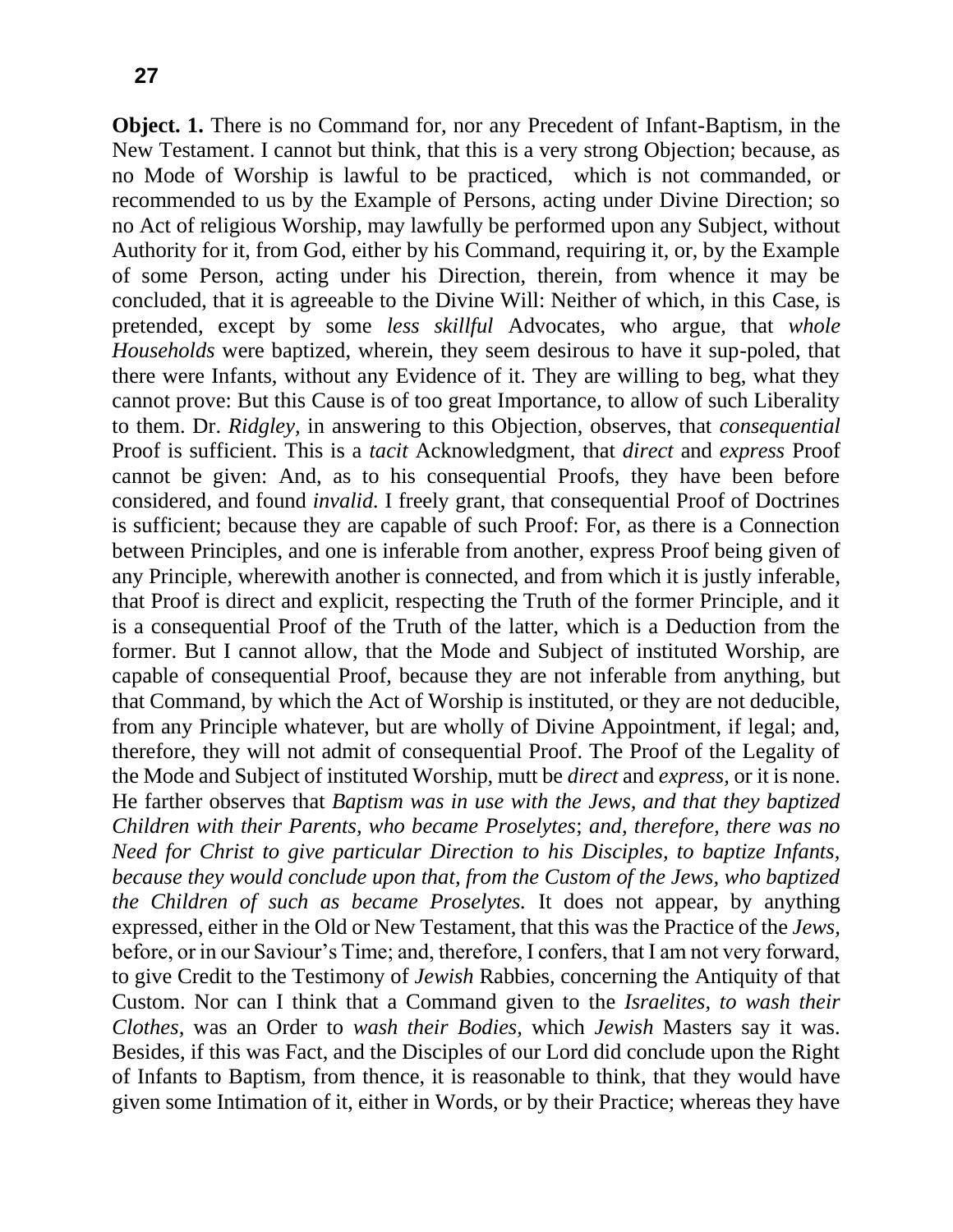not. There is not the least Ground for a Pretense, that they had any such Apprehension.

Our Brethren, therefore, upon being asked, Who hath required the Baptism of Infants, at your Hands? will never be able to answer, that Christ, by whom this *solemn* Act of Worship was instituted, requires it of them.

**Object. 2.** Several Things in the Commission, by which Ministers are authorized to baptize, evince, that Infant-Baptism is unlawful: *Go ye therefore, teach all Nations, baptizing them, in the Name of the Father, and of the Son, and of the Holy Ghost*; *teaching them to observe all Things whatsoever I have commanded you*: *And lo, I am with you alway, even unto the End of the World.*

**(1.)** Teaching ought to precede Baptism; and being taught is required, as a Qualification for Baptism, than which nothing can be more evident: For, Christ's Command to baptize, only respects them who are taught; not any, or all, in all Nations, but those, and only those, in all Nations, who are instructed. And, therefore, Infants not being capable of Instruction, they are not capable Subjects of Baptism, nor can be qualified, as Christ requires those should be, whom, it is his Pleasure, that his Ministers should baptize. And, this Instruction must be effectual for ingenerating Faith, which appears, not only from the Sense of the Word, in the New Testament (Acts 14:21.), but also from what *Mark* expresses, in his shorter Account of the Commission; *He that believeth and is baptized.* Hence, it is most clear, that Christ intends such Instruction, as is productive of an Act of Faith; which entirely everts that Sense, which some have given, of the Command to teach, *viz. Disciple, by baptizing,* without Instruction first given; and, which Dr. *Ridgley* acknowledges, is not defensible.

**(2.)** The Form of Baptism will not allow us to think, that Infants are the proper Subjects of it. That Form is the Pronunciation of the Names of the Divine Persons; Father, Son, and Holy Spirit; without which, neither dipping into, nor-sprinkling with Water, is Christian Baptism. This, therefore, is as solemn an Act of Worship, as was ever instituted by God. Now, that only can be a sufficient Authority for a Minister's performing this Act of Worship, which gives him express Direction, on whom to perform it: And, since Infants are not included, in that Direction, but such only who are *taught,* performing this *solemn* Act of Worship (than which none is more so) on them, cannot be lawful. Besides, it is reasonable to conclude, that it is the Will of God, that both the Parties, who are concerned in this Act of Worship, should be capable of adoring him, therein; not only the Administrator of the Ordinance, but also the Subject on whom it is administered; which Infants are not. That Proof, I am sure, ought to be *very clear* and *strong,* which may justly demand our Assent to this; that it is the Will of God, that *any such* shall be Parties concerned in his Worship, who have not the Use of Reason.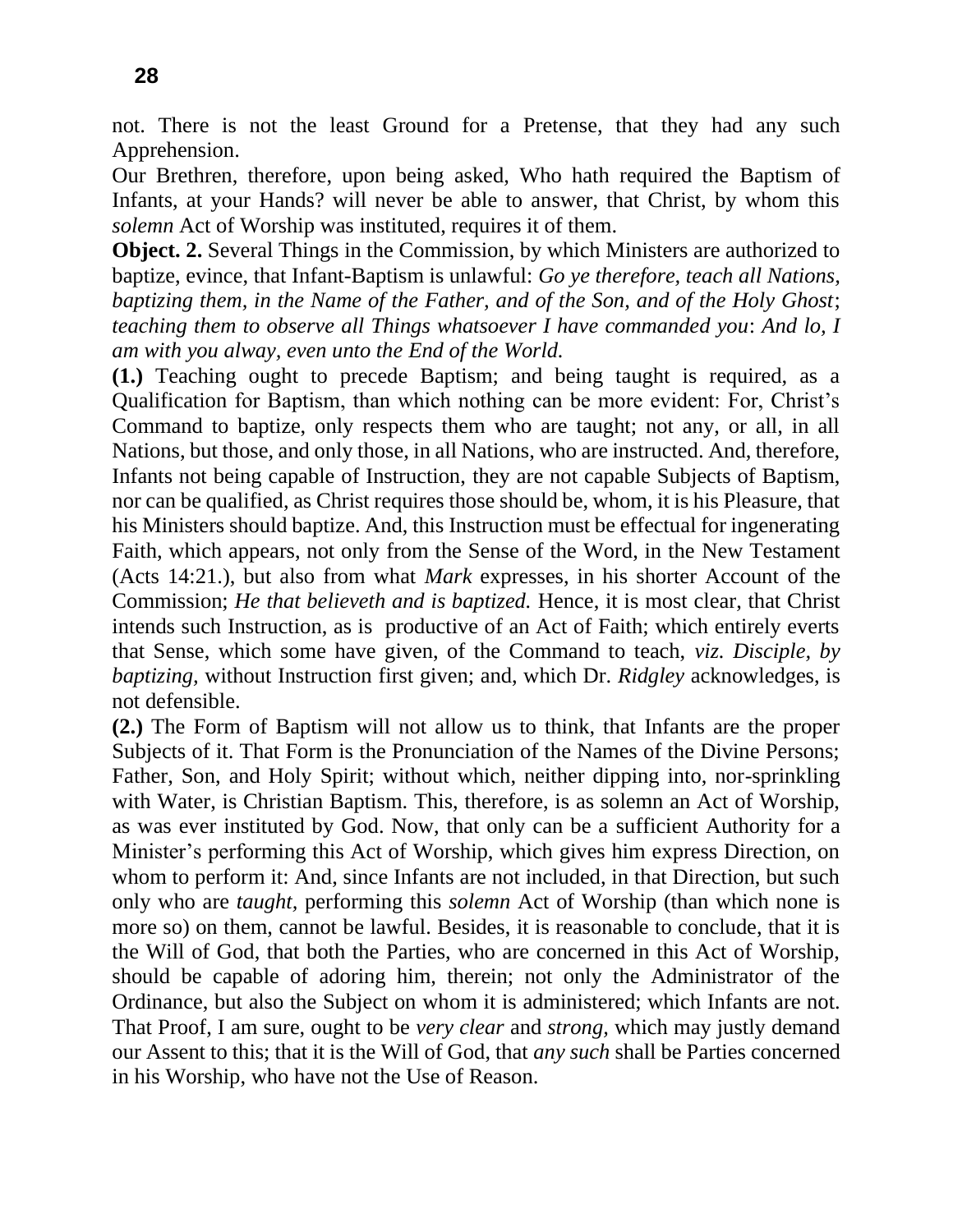**(3.)** Christ requires his Ministers to teach those, whom they have baptized, to *observe all Things whatsoever he hath commanded them*: And, therefore, if they baptize any, who are incapable of receiving such Instruction, and of yielding Obedience to Christ's Commands, therein, they act without his Authority: Consequently, Infant-Baptism is unlawful.

**(4.)** Our blessed Lord promises his Presence: *Lo, I am with you alway, even to the End of the World.* This gracious Promise is intended, not for the Encouragement of Ministers only, who administer the Ordinance of Baptism, but also for the Encouragement of those, on whom it is administered: And, therefore, Christ designed this Institution, for the *present spiritual Advantage* and *Edification* of those, on whom it is his Will that it should be administered; of which, I suppose, none will say, that Infants are capable. His gracious End in its Institution cannot possibly be answered, in them. It will be impossible to prove, that it is the Will of Christ, that Infants should be baptized, without denying, that he intended that Institution for the *present Edification* of those on whom it is administered: And, such a Denial would come with a very *ill Grace,* from any one, who professes Faith in that precious Promise, which is here expressed, for the Encouragement of both the Administrator of Baptism, and of the Persons who are baptized. Upon the whole, I think, that it may be fairly concluded, from the Commission, that the Baptism of Infants never came into the Mind of Christ.

**Object. 3.** The Baptism of Infants is not lawful, because it cannot be the Answer of a good Conscience. This Objection is drawn from what the Apostle *Peter* says of Baptism; whole Words are there: *The like Figure whereunto even Baptism doth also now save us (not the putting away the Filth of the Flesh, but the Answer of a good Conscience) by the Resurrection of Jesus Christ (1 Peter 3:21.). I suppose, it will be* allowed, that in this Place, either the Baptism of the Spirit, or the Ordinance of Water-Baptism, is intended. Let us enquire which. The Baptism of the Spirit means, either his sanctifying Operations, or the extraordinary Effusion of his Gifts, upon the Apostles. There is Reason to think, that *John* designs the latter, when he says of Christ, *He shall baptize you with the Holy Ghost, and with Fire*; because, he speaks of it, as a Thing *future,* and not *present,* the *Holy Spirit not being yet given,* in that extraordinary Way. *Now,* if the Baptism of the Spirit is to be understood of that, it cannot be designed in this Place, because this is a Privilege common to the Subjects of Salvation; whereas, that is not: *And,* if the Baptism of the Spirit designs his sanctifying Operations, it cannot be meant here; for, his Work of Grace upon the Heart, is not a *Figure,* which this Baptism is; nor, was it needful to say of that, *not the putting away the Filth of the Flesh, i.e.* external Defilement, since that Work is not outward, but inward, and the Heart is the Subject of it. The Apostle means a Baptism which is *external*; and asserts, that its outward Effect, *viz.* cleansing from *external* Defilement, is not what he hath in view, but the *Answer of a good*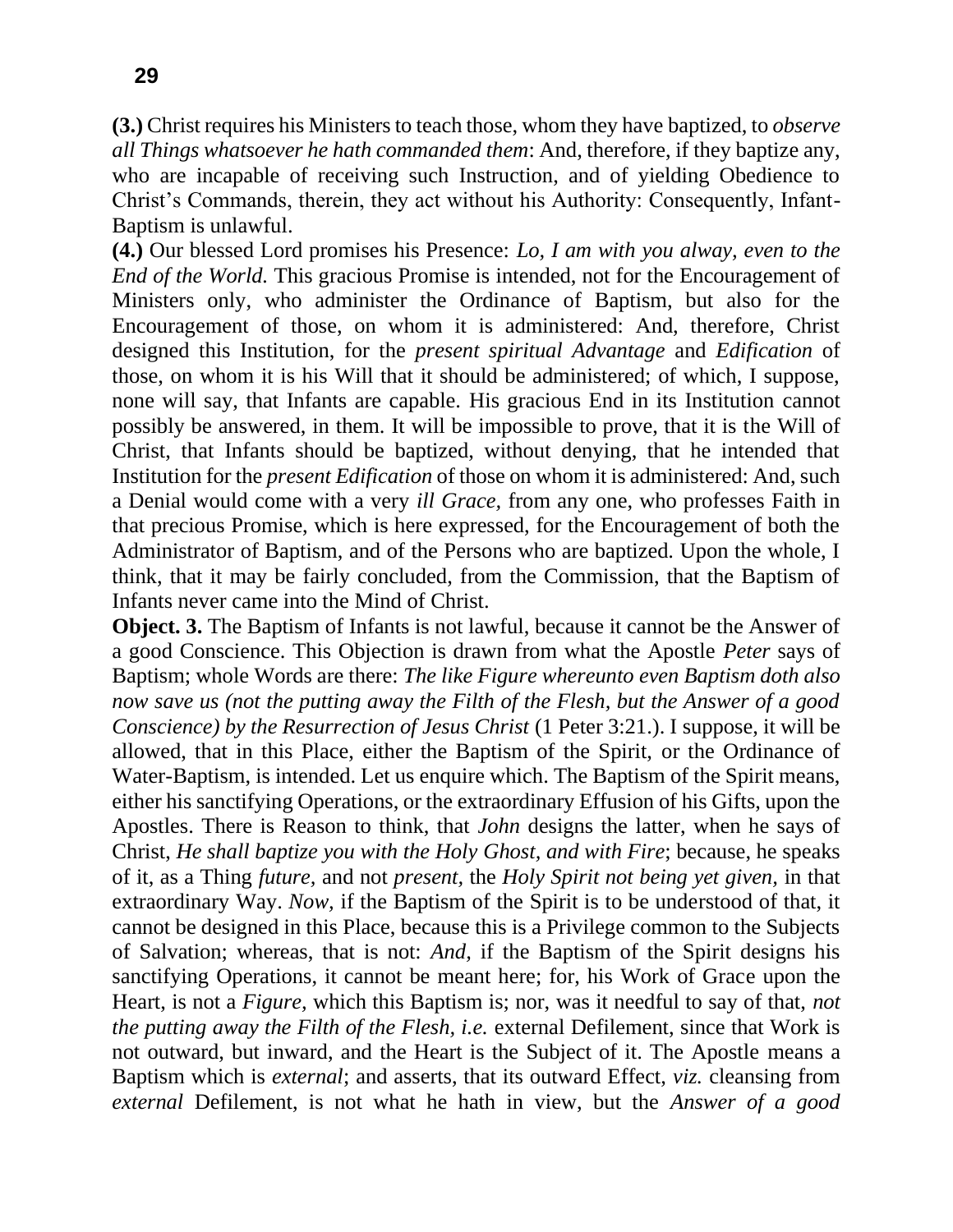*Conscience,* therein, which is *internal,* and properly opposed unto, the cleansing from outward Defilement, or putting away the Filth of the Flesh: And, therefore, it is not the Baptism of the Spirit, taken in either Sense, that is designed, but the Ordinance of Baptism. I have another Reason to offer, for not understanding it of the Baptism of the Spirit; which is this: Infants cannot be the Subjects of it; for, there cannot be the Answer of a good, or bad Conscience, in them, because they have not the Use of Reason. This Answer respects not the Principle of Grace, but the Acts of it. Infants are capable Subjects of a Principle of Grace, but not of gracious Acts. Such this Answer of a good Conscience is. If, therefore, it is allowed, that Infants are capable Subjects of the Baptism of the Spirit, that cannot be here meant, because they are incapable of the Answer of a good Conscience. I may be censured, as *cruel*  to Infants, because I think they ought not to be baptized; but I would not, for the World, give into any Opinion, that supposes them incapable of Salvation, which they must be, if they are incapable of the Baptism of the Spirit, as it is taken for his sanctifying Work on the Heart, and if that Work necessarily includes in it, or is the Answer of a good Conscience.

Wherefore, it seems most clear to me, that it is the Ordinance of Baptism, which is here meant, and not the Baptism of the Spirit. Baptism is said to be the Answer of a good Conscience, because Enquiry is, or ought to be made of every Candidate for it, concerning his Faith in Christ; as *Philip* examined the *Eunuch,* concerning his Faith, when he proposed to be baptized by him, saying, *Here is Water, what doth hinder me to be baptized? Philip* answers him, *If thou believest with all thine Heart, thou mayest*: Wherein this Question is implied; Dost thou believe with all thine Heart? Unto which he replies, *I believe, that Jesus Christ is the Son of God* (Acts 8:36, 37.)*.*  This was the Answer of a good Conscience; whereupon *Philip* baptized him. Since the Apostle plainly supposes such an Answer, in Baptism, it may fairly be concluded, that he was unacquainted with the Baptism of any, who were naturally incapable of giving such an Answer. The Baptism of Infants was not practiced in his Time, so far as he knew, nor ought it to have been since, because it is impossible it should be the Answer of a good Conscience, which he asserts Baptism is.

**Object. 4.** Infant-Baptism is not lawful, because Baptism is a Branch of Righteousness, which the People of God ought to fulfil. This is evident, from the Words of our Lord to *John,* concerning it; *Suffer it to be so now*; *for thus it becometh us, to fulfill all Righteousness* (Matthew 3:15.): Wherein it is plainly supposed, that, not only the Person, who administers Baptism, fulfils Righteousness, but also the Party, on whom it is administered, fulfils it. And, therefore, such as are naturally incapable thereof, which all will allow, that Infants are, cannot be the *legal* Subjects of Baptism. And, those Parents who offer their Infants to Baptism, and, when they are grown up, endeavor to make them believe, that it is not necessary they should be baptized, upon their Conversion, do what in them lies, to hinder their Children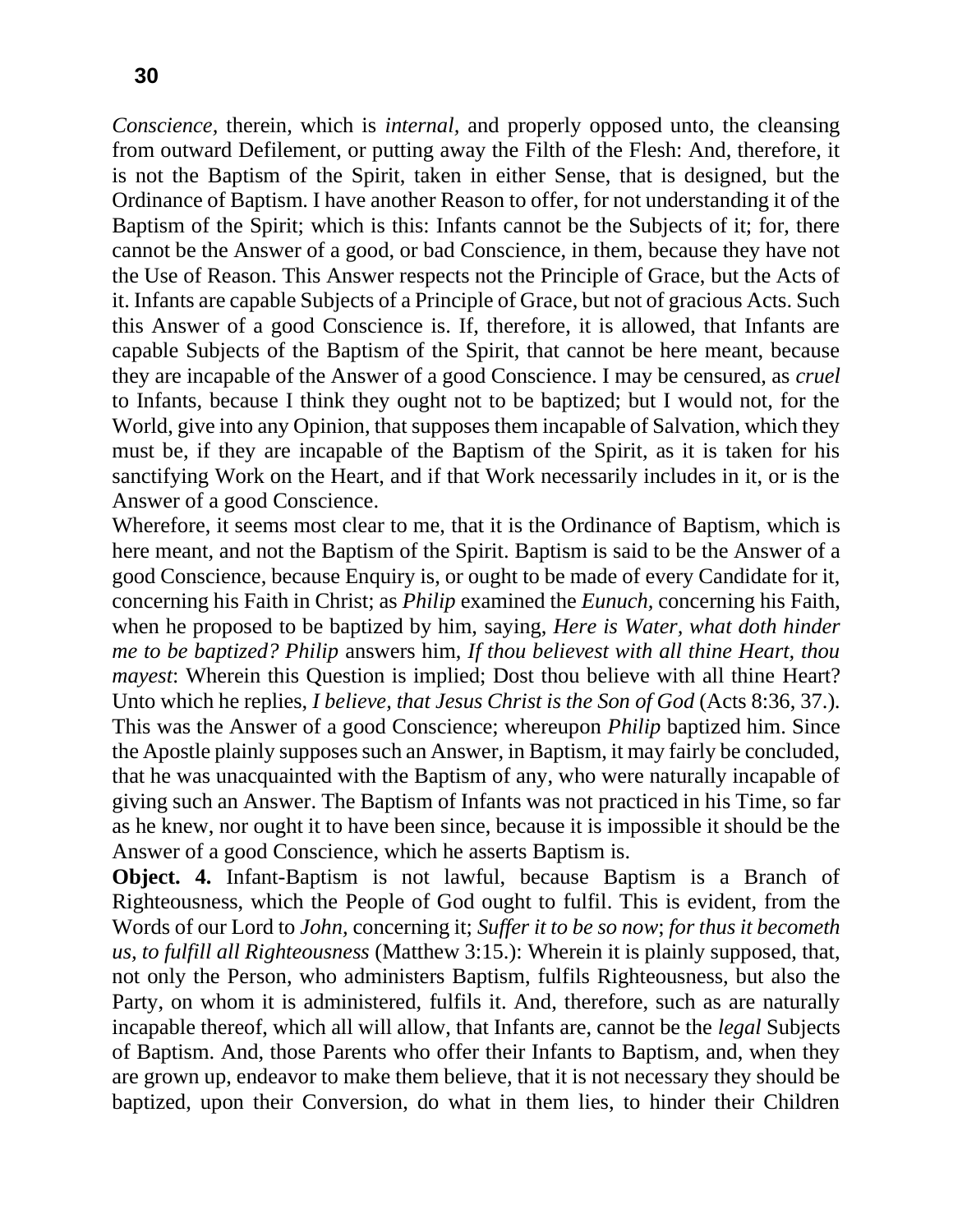fulfilling a Branch of Righteousness, which God most certainly requires them to fulfl, as Followers of the Blessed Jesus; whereof our good Brethren, who differ from us, in this Point, would do well seriously to consider. How they will be able to defend themselves, in this Matter, I cannot tell. If the Opinion of the Right of Infants to Baptism, were to obtain *universally,* there would be but a very inconsiderable Number of Persons left, in a Christian Nation, from whom this Branch of Righteousness could be expected to be fulfilled. Christ, in that Care, would sc*arcely*  have *any Followers,* in this Act of holy Obedience; which ought to be well weighed by our Brethren, for it is a Matter of great Importance. They only plead for the Right of the Infants of Believers to Baptism; and, therefore, one would think, that they should conclude, that it is the Duty of the Children of Unbelievers to be baptized, when they believe, although they may know, that they were baptized in their Infancy; but, if I am not mistaken, very few, if any of them, put them upon a Submission to Baptism, when they are converted, thinking their former Baptism sufficient, though, according to the Principles from which they argue, they then had no Right unto it. Thus they endeavor, as much as they can, to prevent Christians yielding Obedience to the Will of God, in this Branch of Righteousness, which all his People ought to fulfil, after the Example of Christ, upon an Apprehension, that Infants have a Right to Baptism, as it is a Privilege; not considering, that none can have a Right unto it, as it is a Privilege, who are *naturally* incapable of submitting to it, as it is a Branch of Righteousness, which God expects his People to fulfil.

**VI.** *Mr. Eltringham undertakes to prove, that the Mode of Baptism, is not dipping, but sprinkling.* In his Letter, he says, the Word *baptizo* may signify to dip, or wash all over, for any thing I know to the contrary; and adds, but that it signifies to dip in Water always, is a most glaring Absurdity. When it is used to express the Action of dipping into some other Liquid; dipping in Water is not there meant; I suppose that none will think it is. But his Meaning, I imagine, is this, *viz.* That it does not always signify dipping, when it is used to express the Action of making a Person, or Thing, wet, with Water. Our Brethren do not deny, that the Word ( $\beta \alpha \pi \tau \zeta \omega$ ) baptize, properly, and primarily, signifies to *immerse, plunge,* or *dip,* though they say it also signifies to wash, where dipping cannot be intended: But then, as learned *Stockius*  observes, the Word is not used, in its proper, but in a *tropical* Sense. I am determined, in this Matter, to ask no more, than must be granted, for the Cause I am to defend, does not at all oblige me to it. Be it so, therefore, that the Word does not always signify to dip, but some-times to *sprinkle,* or *pour*; What is proved by it? Not that Baptism ought to be administered by sprinkling, or pouring of Water, on a Person. The utmost which can be pretended from hence is, that Baptism may be administered, either by dipping, or sprinkling, as the Administrator and the Subject shall choose, because it cannot certainly be determined, in what Manner it is the Will of Christ it should be performed, by reason of the Ambiguity of the Word. It must,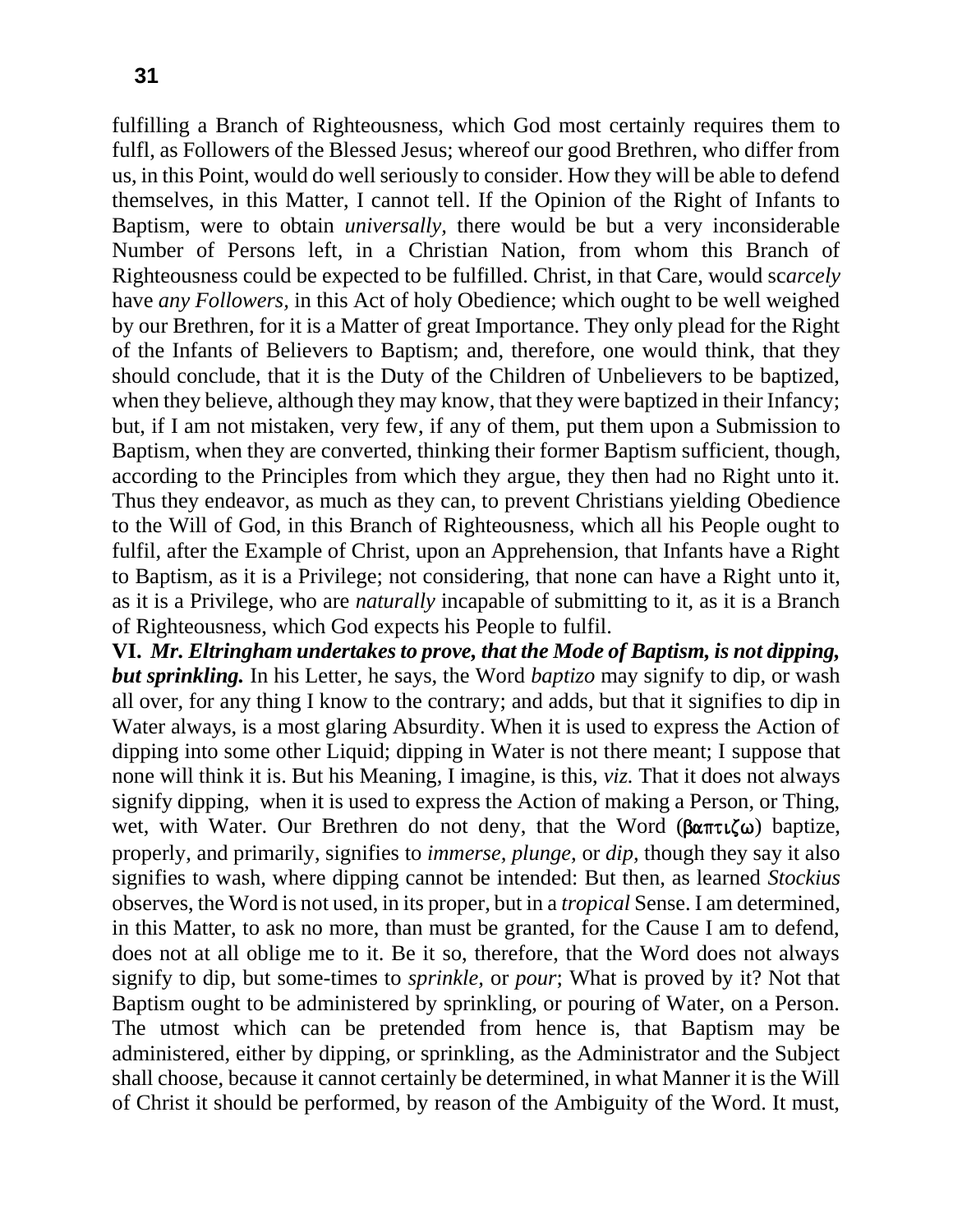therefore, be allowed, that, at least, it favors us *Dippers,* as much as it does *Sprinklers.* Is it reasonable to think, that this is the real Fact? Can it be thought, that Christ hath left us to perform this solemn Act of. Worship, in what Manner we ourselves shall like best, without any plain Direction, respecting the Mode of that Act of Worship? We cannot think so, without charging upon him, a Want of Uniformity, as the Institutor of New Testament-Worship. In all other Instances, he hath given us plain Directions, respecting the Mode of Worship, either immediately, or by his Apostles, in Words, or by their Practice, under his Direction: And, I cannot be persuaded to think, that, in this Particular, he hath not acted like himself; which he hath not, if there is that Ambiguity, in this Affair, that is pretended, and it is lawful for us to administer Baptism, either by dipping, or sprinkling, as we please. Let us, therefore, *impartially, and seriously enquire,* whether there is not some Medium, by which we may arrive at a Certainty, concerning the Mind of Christ, in this *momentous* Affair? And,

**1.** I cannot but be of Opinion, that the Import of the Word ( $\beta \alpha \pi \tau \zeta \omega$ ) baptize, notwithstanding it is said to be *ambiguous,* is sufficient to that Purpose. It is a Rule with Divines, that Words ought to be taken, in their *proper,* and *primary* Sense, though they are sometimes used in a different one, except there are some Circumstances in the Text, which will not admit of that Sense. This is a good Rule: And, I am sure, a Departure from it would be attended with very dangerous Consequences, on some of the *most important* Doctrines of the Gospel; which those must know, who are at all acquainted with *Socinian* Controversies. If this Rule may be allowed to hold good, in other Points, why should it not be allowed in this? If it may, then we need not look any further, than the Commission, to adjust the Matter under Consideration; because, our Brethren grant, that the Word, *properly,* and *primarily,* signifies to *immerse, dip,* or *plunge,* though, they say, it is sometimes used to express sprinkling, or pouring. And, since there are no Circumstances, in the Text, which will not admit of the Word being taken in its *proper,* and *primary* Sense, it is reasonable to interpret the Commission, as a Command, to administer Baptism, by *dipping.*

Wherefore, *dipping,* in Baptism, is commanded, and is not an Act of Will- Worship, which Mr. *Eltringham* affirms it is.

**2.** We may next consider the Circumstances of, and the Places wherein, the Baptism of the primitive Christians was performed, in order to settle this Matter. Our Brethren, here also endeavor, rather, to puzzle the Cause, than to discover Truth, by criticizing on the *Greek* Prepositions,  $(\epsilon \nu \alpha \pi \delta \epsilon)$ ; in, out of, and into,) which are used, on this Subject: Yet, I doubt not, but to oblige them to acknowledge, that our Translators have rendered them very rightly, or compel them to confers, that it is not to be proved, that Christ was baptized, in or with Water, or, that his Apostles ever practiced Water-Baptism. Perhaps, the Reader may be somewhat startled at this, and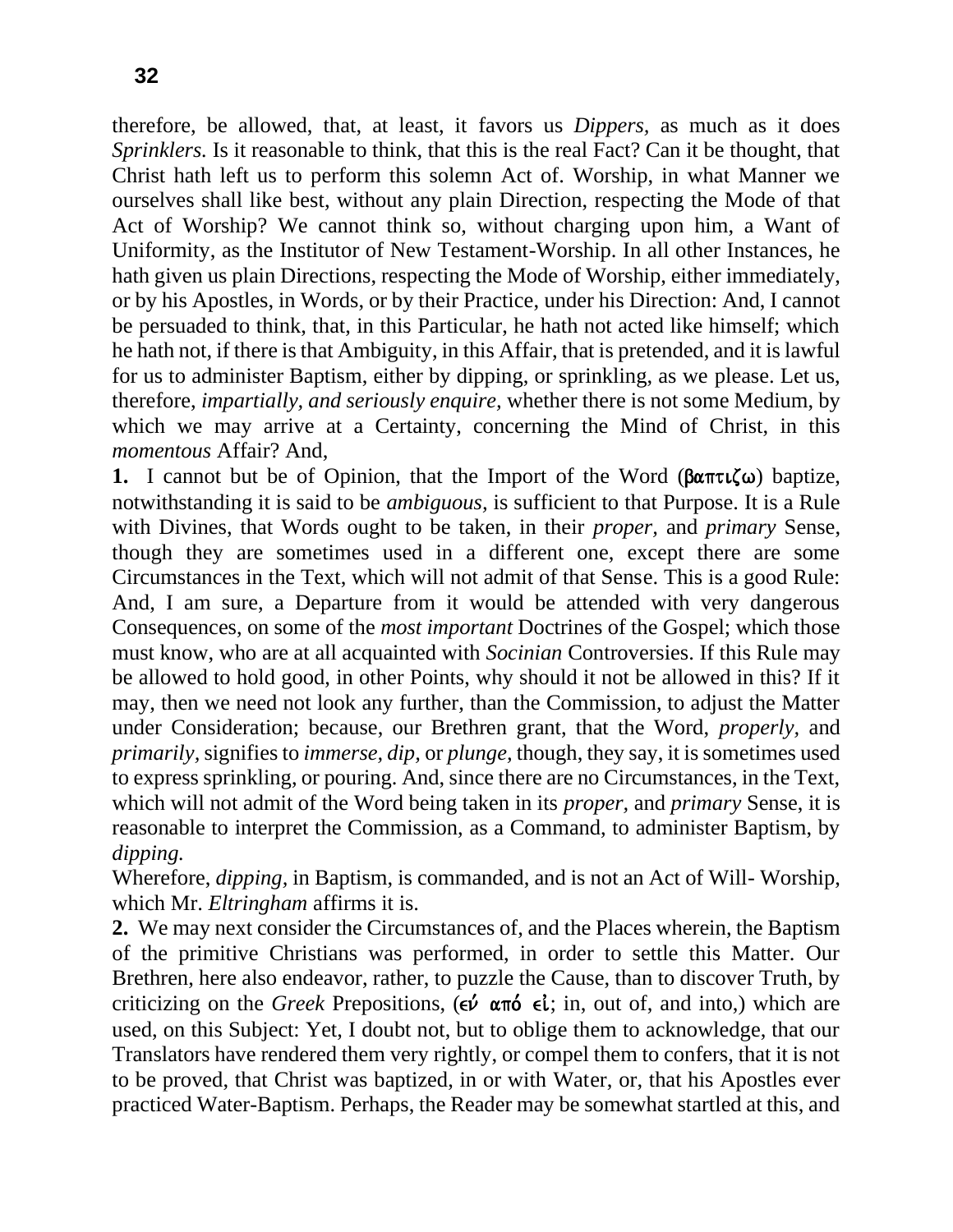be afraid, that Countenance will be given to *Quakerism* by it. I must say, that I delight not to act this Part, on the sacred Scriptures, nor would I by any means do it, but to confirm Truth, and to shew our Brethren the Tendency of their Criticisms, on *Greek*  Prepositions. I allow, that  $\epsilon \nu$  does not always signify in, but sometimes *near to*; that apo signifies *from*, as well as *out* of; and, that  $\epsilon i$  means *to*, as well as *into*. This is granting as much as can be desired. Now let us see what Use can be made hereof, on this Subject. To begin with the first Preposition; it is said, And *were baptized of him,*  ( $\epsilon \nu$   $\tau \omega$  Iopδ $\alpha \nu \eta$ ) *near to Jordan* (Matthew 3:6.). Who can say with what they were baptized, (the Text does not inform us,) if the Preposition is to be rendered *near to,*  instead of *in?* Thus also, we shall not be able to determine with what our Blessed Lord was baptized, if the second Preposition must be translated from*,* as it is used, on the Subject of his Baptism. When he was baptized, he *straightway came up* ( $\alpha \pi o$ ) **του Υδατό**) *from the Water, or <i>up the rising Ground* (Matthew 3:16.); as Dr. *Guyse* says. *John* might baptize Christ with *Wine,* or *Oil,* for ought the Text expresses, if He was not in the Water before, and in order to his Baptism, and so came up out of it when he was baptized. Likewise, the third Preposition, which is used concerning the Baptism of the *Eunuch,* will be attended with the same Obscurity, and we shall be left at an Uncertainty, with what *Philip* baptized him, if the Phrase (*εί* Υδωρ) is rendered *to* the Water, instead of *into* the Water. Our Brethren, in thus criticizing upon, or *playing* with these Prepositions, make not the least Advance towards the Discovery of Truth. If this is of Service to anything at all, it is *Quakerism.* The whole Amount of their Endeavour, on this Subject, is, rendering it *uncertain* what the Mode of Baptism is, and what *Liquid,* whether *Water, Wine,* or *Oil,* was used, by the Apostles of Christ, in the Administration of that Ordinance; for which, the Papists may think themselves obliged unto them; because it is said, that they sometimes baptize the Children of great Persons with *Wine*: And who can fay, that *John* did not baptize Christ with Wine?

Or, who can prove, that the Eunuch was baptized with Water, if he did not go down into the Water, in order to his Baptism, and come up out of it, when he was baptized. If he, with *Philip,* only went to the Side of the Water, before his Baptism, and, after it, came from the Side of the Water, how can it certainly be concluded, that he was baptized with Water? For both might be done, and, yet, be not be baptized with Water. Indeed, it may be argued, that *Philip* had recommended the Baptism of Water to him, and also informed him, that it was usual to administer Baptism, in Places where a considerable Quantity of Water was; because he says, upon coming *unto a certain Water, See, here is Water*; *what doth hinder me to be baptized?* But that will not prove the Certainty of his being baptized, with Water, if he did not go down into it, in order to his Baptism; because the Account of his Baptism no further proves the Use of Water, therein, than it expresses his going to, or into the Water, in order to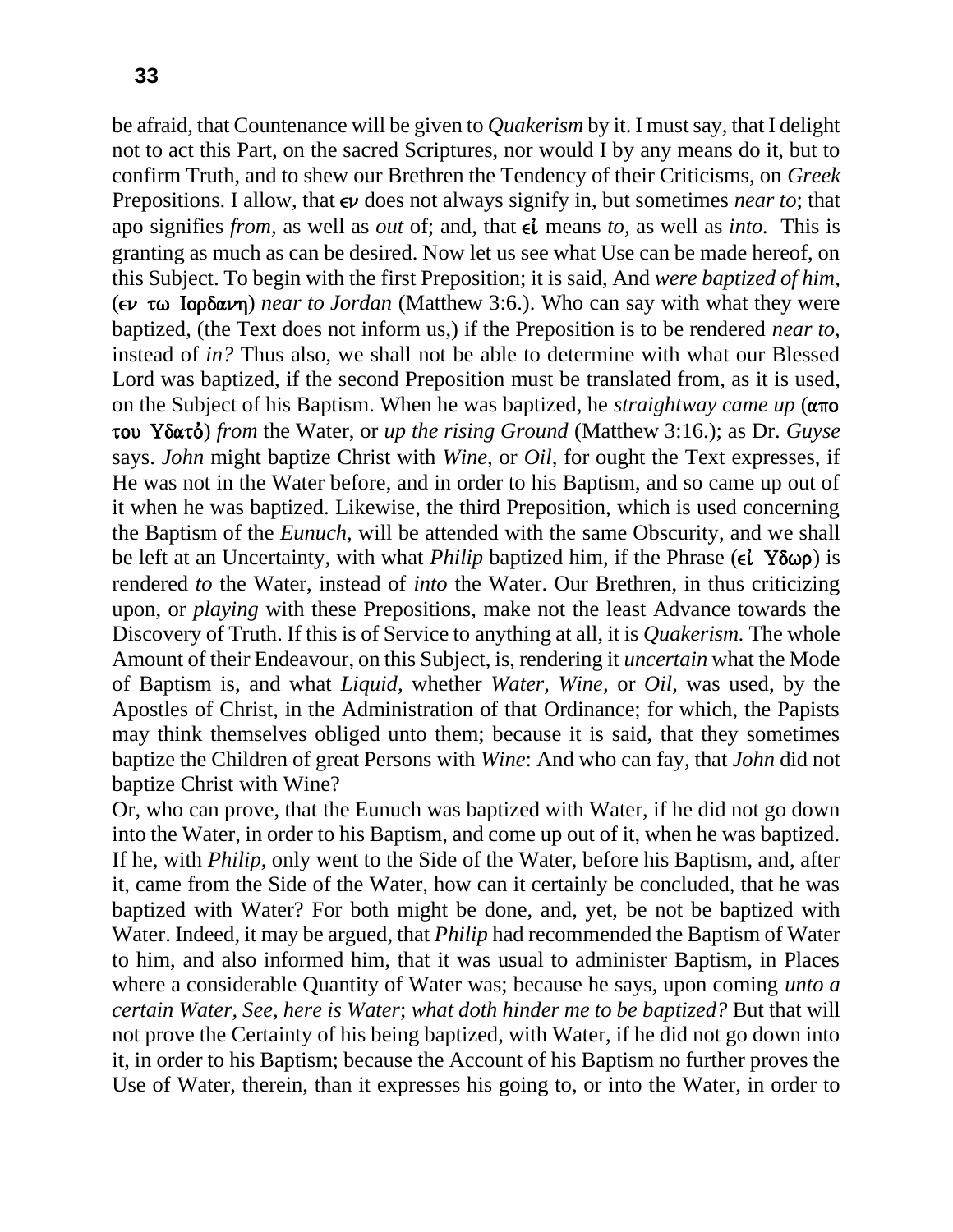be baptized, and his coming up from it, or out of it, after the Administration of the Ordinance upon him. Going to the Side of the Water, in order to be baptized, and coming from it, when he was baptized, is not a certain Proof, that Water was used in his Baptism: But, if he went down *into* the Water, with an Intention to be baptized, and, accordingly, was baptized, *in* the Water, and if he came *up out of* the Water, after being baptized in it, no Doubt can be admitted, concerning the Use of Water in his Baptism; because, it is unreasonable to suppose, that he went *down into* the Water, to be baptized with *any other Liquid*: Nor could going to the Side of the Water be necessary, in order to be sprinkled; for, doubtless, his Attendants were able to supply *Philip* with a sufficient Quantity of that Water, for sprinkling him, if they had any Vessels with them, in travelling; which is not to be doubted of. He, therefore, certainly went *down into* the Water, as the *Greek* Phrase (εί το Υυδωτρ) properly imports, and came *up out of* the Water, as the original Phrase ( $\epsilon \kappa$  του Υδατό) properly signifies. Dr. *Doddridge* says, *considering how frequently* Bathing *was used, in those hot Countries, it is not to be wondered, that Baptism was generally administered* by Immersion, *though I see no Proof, that it was essential to the Institution. It would be very unnatural to suppose that they went down to the Water, merely that* Philip *might take up a little Water in his Hand to pour on the Eunuch. A Person of his Dignity had, no doubt,* many vessels, in his Baggage, *on such a journey through so desert a Country*; *a Precaution absolutely necessary for* Travelers, *in those Parts, and never omitted by them. See* Dr. *Show's* Travels, Pref p. 4. It seems the Doctor thought, that Baptism may be administered, either by *dipping,* or *by sprinkling.* A credible Person, now living, informed me, that when he applied to the Doctor for Communion, he acquainted him, that he apprehended it was his Duty to be baptized, by *Immersion*; to which he answered, that he had no Objection to it, and, that he could freely do it for him, only he thought it might not be well taken by his Friends, whose Mind, and Practice, were different. But, surely, the Mode of so *solemn* an Act of Worship, is not left *undetermined* by Christ; which it most certainly is, if the Reasoning and Criticisms of our Brethren are just; nor can it be certainly proved, that the Apostles used Water in Baptism. All they do, and attempt to do, in this Matter, is to reduce us unto an Uncertainty, respecting the Mode of Baptism, and what Liquid was used in the Administration of it, whether *Water, or something else*. They prove nothing; nor is their Manner of arguing calculated to prove anything; which sufficiently discovers the great Impropriety of It. The Circumstances of Baptism, as administered by *John,* and by the Apostles of Christ, and the Places wherein it was administered by them, will not allow us to think, that they administered it by *sprinkling. John* baptized the *Jews* in the River *Jordan*  (Matthew 3:6.): But *Dr. Guyse* thinks, that he *could not baptize, by Immersion, the prodigious Multitudes who came to him.*